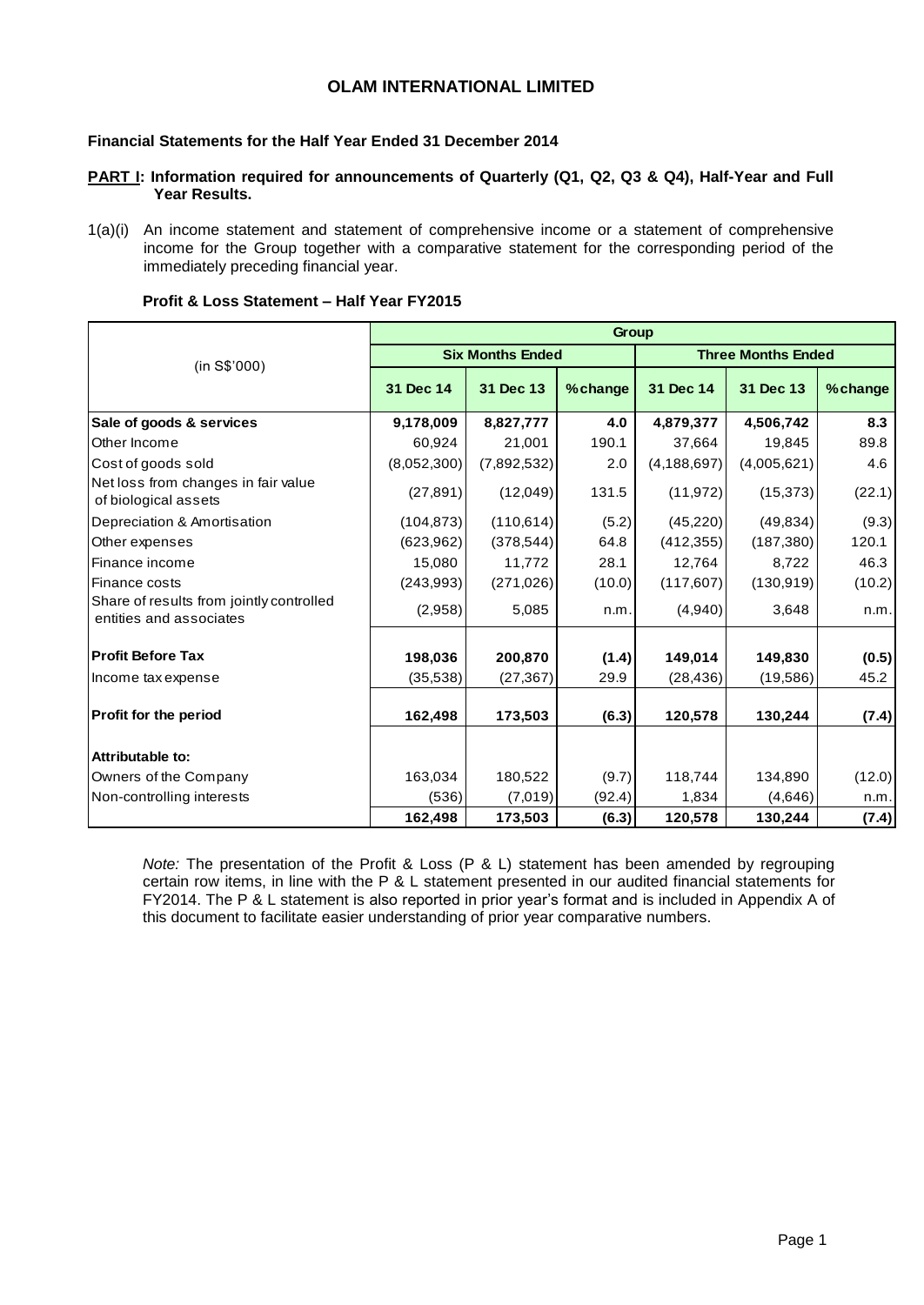1(a)(ii) A statement of comprehensive income for the ("Group") - Olam International Limited ("Company") and its subsidiaries together with a comparative statement for the corresponding period of the immediately preceding financial year.

### **Statement of Comprehensive Income – Half Year FY2015**

|                                                          |                         | Group     |                           |           |
|----------------------------------------------------------|-------------------------|-----------|---------------------------|-----------|
| (in S\$'000)                                             | <b>Six Months Ended</b> |           | <b>Three Months Ended</b> |           |
|                                                          | 31 Dec 14               | 31 Dec 13 | 31 Dec 14                 | 31 Dec 13 |
| Profit for the period                                    | 162,498                 | 173,503   | 120,578                   | 130,244   |
| <b>Other Comprehensive Income:</b>                       |                         |           |                           |           |
| Net (loss)/ gain on fair value changes during the period | (83,750)                | 24,247    | (72, 577)                 | 2,579     |
| Recognised in the profit and loss account on             |                         |           |                           |           |
| occurrence of hedged transactions                        | (8, 723)                | (20, 544) | (4,321)                   | (36, 880) |
| Foreign currency translation adjustment                  | 68,614                  | (22, 905) | 24,074                    | (7,200)   |
| Share of other comprehensive income of                   |                         |           |                           |           |
| jointly controlled entities and associates               | (12, 839)               |           | (12, 839)                 |           |
| Other comprehensive income                               | (36, 698)               | (19, 202) | (65, 663)                 | (41, 501) |
| <b>Total Comprehensive Income</b>                        | 125,800                 | 154,301   | 54,915                    | 88,743    |
| <b>Attributable to:</b>                                  |                         |           |                           |           |
| Owners of the Company                                    | 124,552                 | 155,121   | 49,698                    | 90,591    |
| Non-controlling interests                                | 1,248                   | (820)     | 5,217                     | (1,848)   |
|                                                          | 125,800                 | 154,301   | 54,915                    | 88,743    |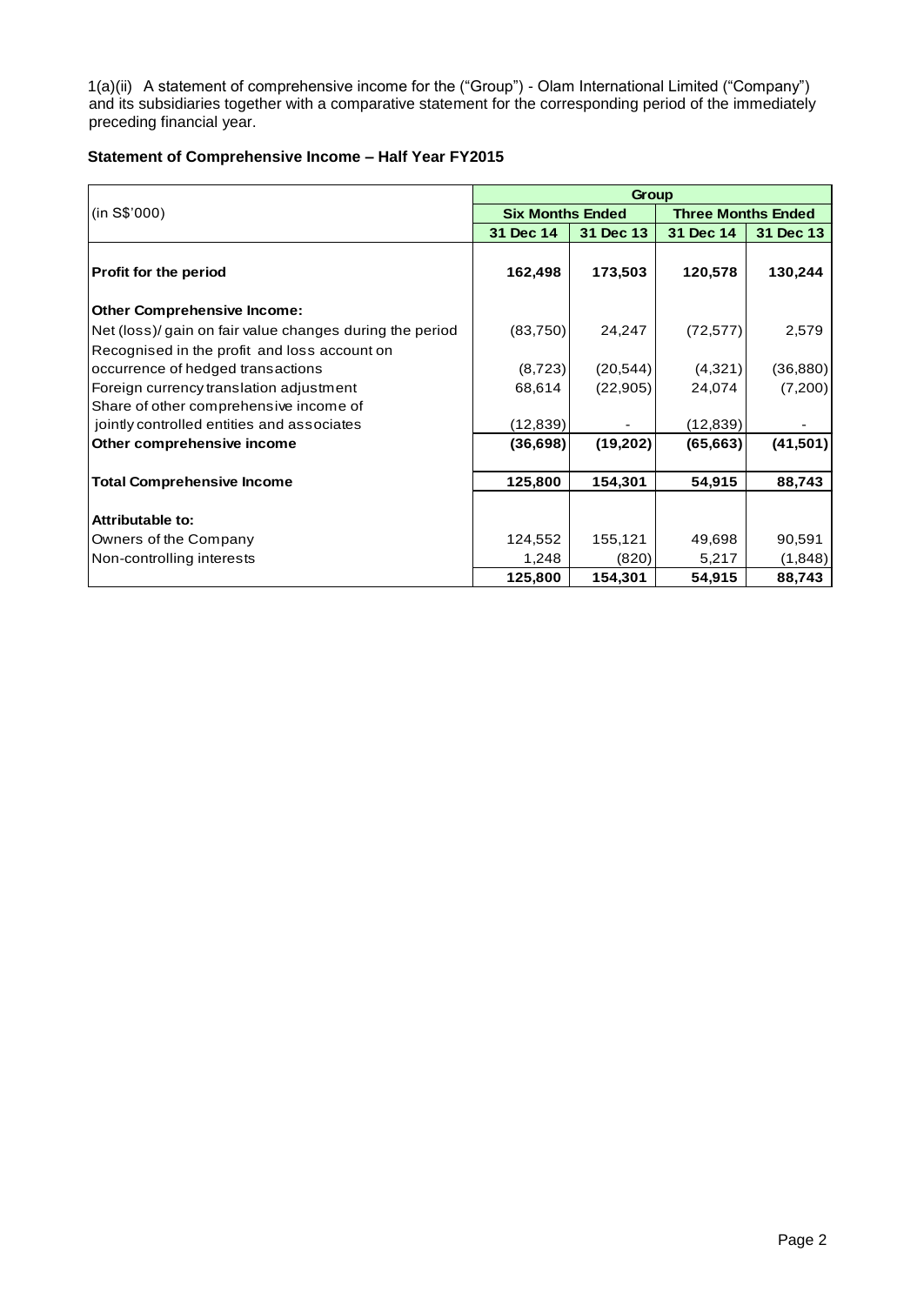1(b)(i) A statement of financial position (for the Issuer and Group), together with a comparative statement as at the end of the immediately preceding financial year.

| (in S\$'000)                                 | Group         |             | <b>Company</b> |             |  |  |
|----------------------------------------------|---------------|-------------|----------------|-------------|--|--|
|                                              | 31 Dec 14     | 30 Jun 14   | 31 Dec 14      | 30 Jun 14   |  |  |
| <b>Non-current assets</b>                    |               |             |                |             |  |  |
| Property, plant and equipment                | 3,014,766     | 3,143,886   | 2,097          | 1,788       |  |  |
| Intangible assets                            | 645,167       | 648,758     | 34,553         | 34,680      |  |  |
| <b>Biological assets</b>                     | 1,253,646     | 1,108,162   |                |             |  |  |
| Investment in subsidiary companies           |               |             | 2,701,235      | 2,555,084   |  |  |
| Interests in jointly controlled entities and |               |             |                |             |  |  |
| associates                                   | 808,345       | 835,393     | 665,333        | 684,254     |  |  |
| Long term investments                        | 334,406       | 407,685     | 321,768        | 393,976     |  |  |
| Deferred tax assets                          | 62,904        | 22,983      | 2,963          | 893         |  |  |
| Other non-current assets                     | 27,721        | 23,148      |                |             |  |  |
|                                              | 6,146,955     | 6,190,015   | 3,727,949      | 3,670,675   |  |  |
| <b>Current assets</b>                        |               |             |                |             |  |  |
| Amounts due from subsidiary companies        |               |             | 1,520,811      | 1,783,155   |  |  |
| Trade receivables                            | 1,373,705     | 1,613,223   | 586,875        | 650,185     |  |  |
| Margin accounts with brokers                 | 87,488        | 225,499     | 62,139         | 140,600     |  |  |
| Inventories                                  | 4,988,301     | 4,685,698   | 635,126        | 805,045     |  |  |
| Advance payments to suppliers                | 664,410       | 706,652     | 94,773         | 207,495     |  |  |
| Advance payments to subsidiary companies     |               |             | 2,364,323      | 2,055,652   |  |  |
| Cash and short-term fixed deposits           | 1,845,827     | 1,590,075   | 1,317,224      | 1,183,019   |  |  |
| Derivative financial instruments             | 730,963       | 554,617     | 454,251        | 290,986     |  |  |
| Other current assets                         | 804,785       | 740,814     | 162,857        | 129,546     |  |  |
|                                              | 10,495,479    | 10,116,578  | 7,198,379      | 7,245,683   |  |  |
| <b>Current liabilities</b>                   |               |             |                |             |  |  |
| Trade payables and accruals                  | (1,373,206)   | (1,587,626) | (409, 110)     | (665, 288)  |  |  |
| Borrowings                                   | (2,623,677)   | (4,503,756) | (802, 215)     | (2,976,945) |  |  |
| Derivative financial instruments             | (472, 783)    | (382, 163)  | (283, 181)     | (193, 811)  |  |  |
| Provision for taxation                       | (115, 831)    | (80,213)    | (32, 413)      | (31, 104)   |  |  |
| Other current liabilities                    | (286, 113)    | (428, 322)  | (101, 032)     | (99, 702)   |  |  |
|                                              | (4,871,610)   | (6,982,080) | (1,627,951)    | (3,966,850) |  |  |
|                                              |               |             |                |             |  |  |
| <b>Net current assets</b>                    | 5,623,869     | 3,134,498   | 5,570,428      | 3,278,833   |  |  |
| <b>Non-current liabilities</b>               |               |             |                |             |  |  |
| Deferred tax liabilities                     | (260, 156)    | (266, 035)  |                |             |  |  |
| Borrowings                                   | (7,216,993)   | (4,836,150) | (5,893,538)    | (3,692,824) |  |  |
|                                              | (7, 477, 149) | (5,102,185) | (5,893,538)    | (3,692,824) |  |  |
|                                              |               |             |                |             |  |  |
| <b>Net assets</b>                            | 4,293,675     | 4,222,328   | 3,404,839      | 3,256,684   |  |  |
|                                              |               |             |                |             |  |  |
| Equity attributable to owners of the Company |               |             |                |             |  |  |
| Share capital                                | 2,167,499     | 2,162,642   | 2,167,499      | 2,162,642   |  |  |
| Treasury shares                              | (96,081)      | (96,081)    | (96,081)       | (96,081)    |  |  |
| Capital securities                           | 237,571       | 237,379     | 237,571        | 237,379     |  |  |
| Reserves                                     | 1,858,392     | 1,896,246   | 1,095,850      | 952,744     |  |  |
|                                              | 4,167,381     | 4,200,186   | 3,404,839      | 3,256,684   |  |  |
| Non-controlling interests                    | 126,294       | 22,142      |                |             |  |  |
| <b>Total equity</b>                          | 4,293,675     | 4,222,328   | 3,404,839      | 3,256,684   |  |  |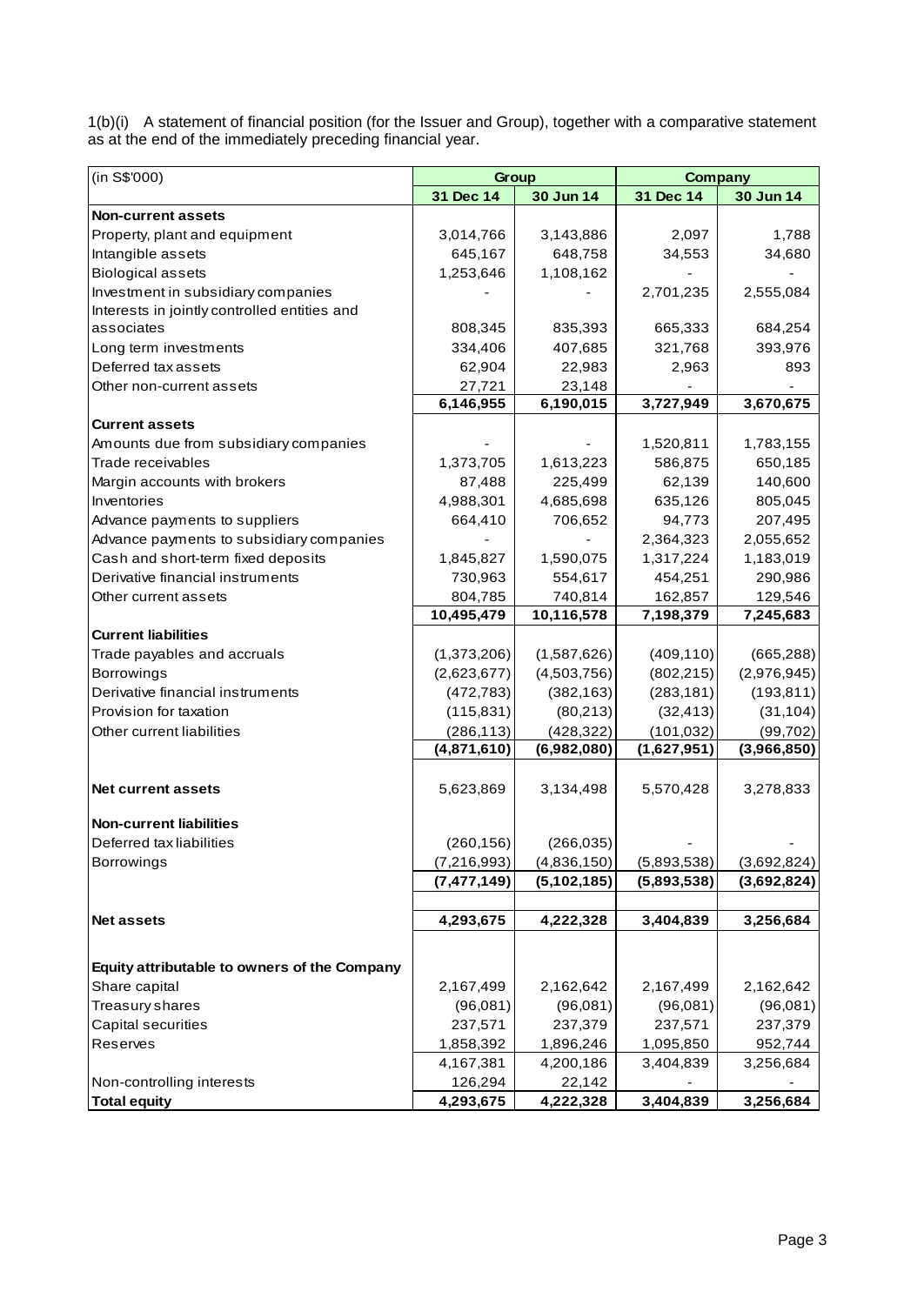1(b)(ii) Aggregate amount of Group's borrowings and debt securities.

# **Amounts repayable in one year or less or on demand**

|               | 31 Dec 14                |                  | <b>30 Jun 14</b> |                  |  |  |
|---------------|--------------------------|------------------|------------------|------------------|--|--|
|               | <b>Secured</b>           | <b>Unsecured</b> | <b>Secured</b>   | <b>Unsecured</b> |  |  |
|               | (in S\$'000)             | (in S\$'000)     | (in S\$'000)     | (in S\$'000)     |  |  |
| Overdrafts    | $\blacksquare$           | 358,336          |                  | 298,179          |  |  |
| Loans         | 17.449                   | 2,236,112        | 23,565           | 4,167,845        |  |  |
| Finance Lease | $\overline{\phantom{a}}$ | 3,847            |                  | 5,722            |  |  |
| <b>Bonds</b>  | $\overline{\phantom{a}}$ | 7,932            |                  | 8,445            |  |  |
| <b>Total</b>  | 17.449                   | 2,606,227        | 23,565           | 4,480,191        |  |  |

# **Amounts repayable after one year**

|                          | 31 Dec 14      |                  | 30 Jun 14                |                  |  |  |
|--------------------------|----------------|------------------|--------------------------|------------------|--|--|
|                          | <b>Secured</b> | <b>Unsecured</b> | <b>Secured</b>           | <b>Unsecured</b> |  |  |
|                          | (in S\$'000)   | (in S\$'000)     | (in S\$'000)             | (in S\$'000)     |  |  |
| Medium / Long Term Loans | 99,909         | 2,636,862        | 145,432                  | 1,164,092        |  |  |
| <b>Medium Term Notes</b> | $\blacksquare$ | 2,527,957        | $\overline{\phantom{a}}$ | 1,699,547        |  |  |
| <b>Bonds</b>             | $\blacksquare$ | 1,902,237        |                          | 1,774,590        |  |  |
| <b>IFinance Lease</b>    | $\,$           | 50,028           |                          | 52,489           |  |  |
| <b>Total</b>             | 99.909         | 7,117,084        | 145,432                  | 4,690,718        |  |  |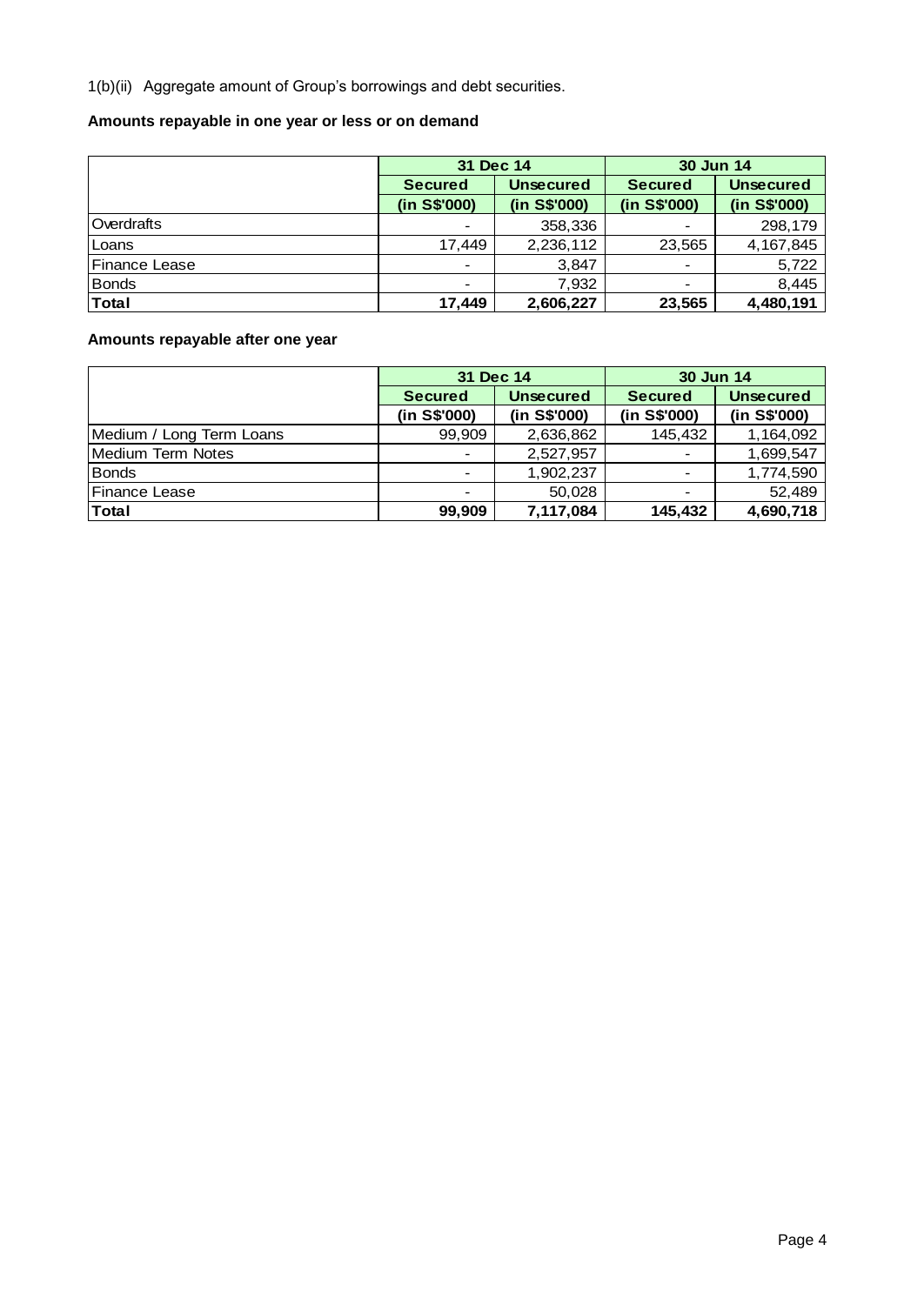1(c) A statement of cash flows (for the Group), together with a comparative statement for the corresponding period of the immediately preceding financial year is as follows:

| <b>Six Months Ended</b><br>(in S\$'000)<br><b>Three Months Ended</b><br>31 Dec 14<br>31 Dec 14<br>31 Dec 13<br>31 Dec 13<br>Cash flow from operating activities<br><b>Profit before taxation</b><br>149,830<br>198,036<br>200,870<br>149,014<br>Adjustments for:<br>Allowance for doubtful debts<br>12,105<br>12,105<br>Amortisation of intangible assets and depreciation of property, plant<br>104,873<br>110,614<br>45,220<br>49,834<br>and equipment<br>2,351<br>Cost of share-based payment<br>472<br>5,180<br>211<br>12,049<br>11,972<br>15,373<br>Fair value of biological assets<br>27,891<br>Gain on disposal of property, plant and equipment and intangible assets<br>(30, 920)<br>(4, 335)<br>(22, 453)<br>(4,642)<br>Fixed assets written off<br>1,592<br>1,592<br>Impairment of goodwill and intangible assets<br>2,611<br>2,611<br>Interest income<br>(15,080)<br>(11, 772)<br>(12, 764)<br>(8,722)<br>271,026<br>117,607<br>243,993<br>130,919<br>Interest expense<br>Inventories written down<br>9,158<br>9,158<br>3,714<br>Net measurement of derivative instruments<br>(2,578)<br>(703)<br>(1,863)<br>Share of results from jointly controlled entities and associates<br>2,958<br>(5,085)<br>4,940<br>(3,648)<br>555,111<br>582,261<br>318,510<br>329,432<br>Operating cash flow before reinvestment in working capital<br>Increase in inventories<br>(164, 735)<br>(169, 360)<br>(256, 654)<br>(274, 546)<br>285,062<br>254,124<br>103,137<br>Decrease in receivables and other current assets<br>70,965<br>43,184<br>Decrease/(increase) in advance payments to suppliers<br>4,846<br>(30, 371)<br>(3,508)<br>(138, 678)<br>Decrease/(increase) in margin account with brokers<br>142,984<br>29,451<br>(43,809)<br>Decrease in payables and other current liabilities<br>(484, 379)<br>(469, 484)<br>(258, 173)<br>(421, 522)<br>158,505<br>38,995<br>Cash flow generated from/(used in) operations<br>7,353<br>(201, 005)<br>11,772<br>Interest income received<br>15,080<br>12,764<br>8,722<br>(201, 986)<br>(263,059)<br>(93, 942)<br>(96, 797)<br>Interest expense paid<br>(39, 110)<br>(27, 238)<br><b>Taxpaid</b><br>(20, 490)<br>(24, 456)<br>(67, 511)<br>(313,536)<br>Net cash flow used in from operating activities<br>(271, 172)<br>(62, 673)<br>Cash flow from investing activities<br>Proceeds from disposal of property, plant and equipment<br>96,500<br>36,397<br>93,238<br>33,783<br>(136,020)<br>Purchase of property, plant and equipment<br>(196,096)<br>(320, 804)<br>(110, 109)<br>Purchase of intangible assets<br>(4,329)<br>(855)<br>(855)<br>(18)<br>Net proceeds/(investment) from jointly controlled entities and associates<br>32,995<br>1,210<br>105,804<br>(642)<br>Capital injection from non-controlling interest<br>23,681<br>25,080<br>23,681<br>$\overline{\phantom{a}}$<br>Net cash flow (used in)/generated from investing activities<br>(43, 775)<br>(262, 446)<br>111,759<br>(102, 897)<br>Cash flow from financing activities<br>Dividends paid on ordinary shares by the Company<br>(186, 279)<br>(96, 935)<br>(186, 279)<br>(96, 935)<br>Proceeds from borrowings, net<br>431,186<br>329,101<br>546,460<br>601,620<br>Proceeds from issuance of shares on exercise of share options<br>4,857<br>160<br>Payment of capital securities distribution<br>(8,320)<br>(9,704)<br>Net cash flow provided by financing activities<br>241,444<br>360,341<br>504,685<br>222,462<br>Net effect of exchange rate changes on cash and cash equivalents<br>62,753<br>(11, 182)<br>43,038<br>5,382<br>Net increase/(decrease) in cash and cash equivalents<br>192,911<br>452,465<br>(322, 338)<br>93,634<br>Cash and cash equivalents at the beginning of the period<br>1,248,272<br>1,285,532<br>988,718<br>869,560 |                                                     | Group     |         |           |         |  |  |  |
|-------------------------------------------------------------------------------------------------------------------------------------------------------------------------------------------------------------------------------------------------------------------------------------------------------------------------------------------------------------------------------------------------------------------------------------------------------------------------------------------------------------------------------------------------------------------------------------------------------------------------------------------------------------------------------------------------------------------------------------------------------------------------------------------------------------------------------------------------------------------------------------------------------------------------------------------------------------------------------------------------------------------------------------------------------------------------------------------------------------------------------------------------------------------------------------------------------------------------------------------------------------------------------------------------------------------------------------------------------------------------------------------------------------------------------------------------------------------------------------------------------------------------------------------------------------------------------------------------------------------------------------------------------------------------------------------------------------------------------------------------------------------------------------------------------------------------------------------------------------------------------------------------------------------------------------------------------------------------------------------------------------------------------------------------------------------------------------------------------------------------------------------------------------------------------------------------------------------------------------------------------------------------------------------------------------------------------------------------------------------------------------------------------------------------------------------------------------------------------------------------------------------------------------------------------------------------------------------------------------------------------------------------------------------------------------------------------------------------------------------------------------------------------------------------------------------------------------------------------------------------------------------------------------------------------------------------------------------------------------------------------------------------------------------------------------------------------------------------------------------------------------------------------------------------------------------------------------------------------------------------------------------------------------------------------------------------------------------------------------------------------------------------------------------------------------------------------------------------------------------------------------------------------------------------------------------------------------------------------------------------------------------------------------------------------------------------------------------------------------------------------------------------|-----------------------------------------------------|-----------|---------|-----------|---------|--|--|--|
|                                                                                                                                                                                                                                                                                                                                                                                                                                                                                                                                                                                                                                                                                                                                                                                                                                                                                                                                                                                                                                                                                                                                                                                                                                                                                                                                                                                                                                                                                                                                                                                                                                                                                                                                                                                                                                                                                                                                                                                                                                                                                                                                                                                                                                                                                                                                                                                                                                                                                                                                                                                                                                                                                                                                                                                                                                                                                                                                                                                                                                                                                                                                                                                                                                                                                                                                                                                                                                                                                                                                                                                                                                                                                                                                                                         |                                                     |           |         |           |         |  |  |  |
|                                                                                                                                                                                                                                                                                                                                                                                                                                                                                                                                                                                                                                                                                                                                                                                                                                                                                                                                                                                                                                                                                                                                                                                                                                                                                                                                                                                                                                                                                                                                                                                                                                                                                                                                                                                                                                                                                                                                                                                                                                                                                                                                                                                                                                                                                                                                                                                                                                                                                                                                                                                                                                                                                                                                                                                                                                                                                                                                                                                                                                                                                                                                                                                                                                                                                                                                                                                                                                                                                                                                                                                                                                                                                                                                                                         |                                                     |           |         |           |         |  |  |  |
|                                                                                                                                                                                                                                                                                                                                                                                                                                                                                                                                                                                                                                                                                                                                                                                                                                                                                                                                                                                                                                                                                                                                                                                                                                                                                                                                                                                                                                                                                                                                                                                                                                                                                                                                                                                                                                                                                                                                                                                                                                                                                                                                                                                                                                                                                                                                                                                                                                                                                                                                                                                                                                                                                                                                                                                                                                                                                                                                                                                                                                                                                                                                                                                                                                                                                                                                                                                                                                                                                                                                                                                                                                                                                                                                                                         |                                                     |           |         |           |         |  |  |  |
|                                                                                                                                                                                                                                                                                                                                                                                                                                                                                                                                                                                                                                                                                                                                                                                                                                                                                                                                                                                                                                                                                                                                                                                                                                                                                                                                                                                                                                                                                                                                                                                                                                                                                                                                                                                                                                                                                                                                                                                                                                                                                                                                                                                                                                                                                                                                                                                                                                                                                                                                                                                                                                                                                                                                                                                                                                                                                                                                                                                                                                                                                                                                                                                                                                                                                                                                                                                                                                                                                                                                                                                                                                                                                                                                                                         |                                                     |           |         |           |         |  |  |  |
|                                                                                                                                                                                                                                                                                                                                                                                                                                                                                                                                                                                                                                                                                                                                                                                                                                                                                                                                                                                                                                                                                                                                                                                                                                                                                                                                                                                                                                                                                                                                                                                                                                                                                                                                                                                                                                                                                                                                                                                                                                                                                                                                                                                                                                                                                                                                                                                                                                                                                                                                                                                                                                                                                                                                                                                                                                                                                                                                                                                                                                                                                                                                                                                                                                                                                                                                                                                                                                                                                                                                                                                                                                                                                                                                                                         |                                                     |           |         |           |         |  |  |  |
|                                                                                                                                                                                                                                                                                                                                                                                                                                                                                                                                                                                                                                                                                                                                                                                                                                                                                                                                                                                                                                                                                                                                                                                                                                                                                                                                                                                                                                                                                                                                                                                                                                                                                                                                                                                                                                                                                                                                                                                                                                                                                                                                                                                                                                                                                                                                                                                                                                                                                                                                                                                                                                                                                                                                                                                                                                                                                                                                                                                                                                                                                                                                                                                                                                                                                                                                                                                                                                                                                                                                                                                                                                                                                                                                                                         |                                                     |           |         |           |         |  |  |  |
|                                                                                                                                                                                                                                                                                                                                                                                                                                                                                                                                                                                                                                                                                                                                                                                                                                                                                                                                                                                                                                                                                                                                                                                                                                                                                                                                                                                                                                                                                                                                                                                                                                                                                                                                                                                                                                                                                                                                                                                                                                                                                                                                                                                                                                                                                                                                                                                                                                                                                                                                                                                                                                                                                                                                                                                                                                                                                                                                                                                                                                                                                                                                                                                                                                                                                                                                                                                                                                                                                                                                                                                                                                                                                                                                                                         |                                                     |           |         |           |         |  |  |  |
|                                                                                                                                                                                                                                                                                                                                                                                                                                                                                                                                                                                                                                                                                                                                                                                                                                                                                                                                                                                                                                                                                                                                                                                                                                                                                                                                                                                                                                                                                                                                                                                                                                                                                                                                                                                                                                                                                                                                                                                                                                                                                                                                                                                                                                                                                                                                                                                                                                                                                                                                                                                                                                                                                                                                                                                                                                                                                                                                                                                                                                                                                                                                                                                                                                                                                                                                                                                                                                                                                                                                                                                                                                                                                                                                                                         |                                                     |           |         |           |         |  |  |  |
|                                                                                                                                                                                                                                                                                                                                                                                                                                                                                                                                                                                                                                                                                                                                                                                                                                                                                                                                                                                                                                                                                                                                                                                                                                                                                                                                                                                                                                                                                                                                                                                                                                                                                                                                                                                                                                                                                                                                                                                                                                                                                                                                                                                                                                                                                                                                                                                                                                                                                                                                                                                                                                                                                                                                                                                                                                                                                                                                                                                                                                                                                                                                                                                                                                                                                                                                                                                                                                                                                                                                                                                                                                                                                                                                                                         |                                                     |           |         |           |         |  |  |  |
|                                                                                                                                                                                                                                                                                                                                                                                                                                                                                                                                                                                                                                                                                                                                                                                                                                                                                                                                                                                                                                                                                                                                                                                                                                                                                                                                                                                                                                                                                                                                                                                                                                                                                                                                                                                                                                                                                                                                                                                                                                                                                                                                                                                                                                                                                                                                                                                                                                                                                                                                                                                                                                                                                                                                                                                                                                                                                                                                                                                                                                                                                                                                                                                                                                                                                                                                                                                                                                                                                                                                                                                                                                                                                                                                                                         |                                                     |           |         |           |         |  |  |  |
|                                                                                                                                                                                                                                                                                                                                                                                                                                                                                                                                                                                                                                                                                                                                                                                                                                                                                                                                                                                                                                                                                                                                                                                                                                                                                                                                                                                                                                                                                                                                                                                                                                                                                                                                                                                                                                                                                                                                                                                                                                                                                                                                                                                                                                                                                                                                                                                                                                                                                                                                                                                                                                                                                                                                                                                                                                                                                                                                                                                                                                                                                                                                                                                                                                                                                                                                                                                                                                                                                                                                                                                                                                                                                                                                                                         |                                                     |           |         |           |         |  |  |  |
|                                                                                                                                                                                                                                                                                                                                                                                                                                                                                                                                                                                                                                                                                                                                                                                                                                                                                                                                                                                                                                                                                                                                                                                                                                                                                                                                                                                                                                                                                                                                                                                                                                                                                                                                                                                                                                                                                                                                                                                                                                                                                                                                                                                                                                                                                                                                                                                                                                                                                                                                                                                                                                                                                                                                                                                                                                                                                                                                                                                                                                                                                                                                                                                                                                                                                                                                                                                                                                                                                                                                                                                                                                                                                                                                                                         |                                                     |           |         |           |         |  |  |  |
|                                                                                                                                                                                                                                                                                                                                                                                                                                                                                                                                                                                                                                                                                                                                                                                                                                                                                                                                                                                                                                                                                                                                                                                                                                                                                                                                                                                                                                                                                                                                                                                                                                                                                                                                                                                                                                                                                                                                                                                                                                                                                                                                                                                                                                                                                                                                                                                                                                                                                                                                                                                                                                                                                                                                                                                                                                                                                                                                                                                                                                                                                                                                                                                                                                                                                                                                                                                                                                                                                                                                                                                                                                                                                                                                                                         |                                                     |           |         |           |         |  |  |  |
|                                                                                                                                                                                                                                                                                                                                                                                                                                                                                                                                                                                                                                                                                                                                                                                                                                                                                                                                                                                                                                                                                                                                                                                                                                                                                                                                                                                                                                                                                                                                                                                                                                                                                                                                                                                                                                                                                                                                                                                                                                                                                                                                                                                                                                                                                                                                                                                                                                                                                                                                                                                                                                                                                                                                                                                                                                                                                                                                                                                                                                                                                                                                                                                                                                                                                                                                                                                                                                                                                                                                                                                                                                                                                                                                                                         |                                                     |           |         |           |         |  |  |  |
|                                                                                                                                                                                                                                                                                                                                                                                                                                                                                                                                                                                                                                                                                                                                                                                                                                                                                                                                                                                                                                                                                                                                                                                                                                                                                                                                                                                                                                                                                                                                                                                                                                                                                                                                                                                                                                                                                                                                                                                                                                                                                                                                                                                                                                                                                                                                                                                                                                                                                                                                                                                                                                                                                                                                                                                                                                                                                                                                                                                                                                                                                                                                                                                                                                                                                                                                                                                                                                                                                                                                                                                                                                                                                                                                                                         |                                                     |           |         |           |         |  |  |  |
|                                                                                                                                                                                                                                                                                                                                                                                                                                                                                                                                                                                                                                                                                                                                                                                                                                                                                                                                                                                                                                                                                                                                                                                                                                                                                                                                                                                                                                                                                                                                                                                                                                                                                                                                                                                                                                                                                                                                                                                                                                                                                                                                                                                                                                                                                                                                                                                                                                                                                                                                                                                                                                                                                                                                                                                                                                                                                                                                                                                                                                                                                                                                                                                                                                                                                                                                                                                                                                                                                                                                                                                                                                                                                                                                                                         |                                                     |           |         |           |         |  |  |  |
|                                                                                                                                                                                                                                                                                                                                                                                                                                                                                                                                                                                                                                                                                                                                                                                                                                                                                                                                                                                                                                                                                                                                                                                                                                                                                                                                                                                                                                                                                                                                                                                                                                                                                                                                                                                                                                                                                                                                                                                                                                                                                                                                                                                                                                                                                                                                                                                                                                                                                                                                                                                                                                                                                                                                                                                                                                                                                                                                                                                                                                                                                                                                                                                                                                                                                                                                                                                                                                                                                                                                                                                                                                                                                                                                                                         |                                                     |           |         |           |         |  |  |  |
|                                                                                                                                                                                                                                                                                                                                                                                                                                                                                                                                                                                                                                                                                                                                                                                                                                                                                                                                                                                                                                                                                                                                                                                                                                                                                                                                                                                                                                                                                                                                                                                                                                                                                                                                                                                                                                                                                                                                                                                                                                                                                                                                                                                                                                                                                                                                                                                                                                                                                                                                                                                                                                                                                                                                                                                                                                                                                                                                                                                                                                                                                                                                                                                                                                                                                                                                                                                                                                                                                                                                                                                                                                                                                                                                                                         |                                                     |           |         |           |         |  |  |  |
|                                                                                                                                                                                                                                                                                                                                                                                                                                                                                                                                                                                                                                                                                                                                                                                                                                                                                                                                                                                                                                                                                                                                                                                                                                                                                                                                                                                                                                                                                                                                                                                                                                                                                                                                                                                                                                                                                                                                                                                                                                                                                                                                                                                                                                                                                                                                                                                                                                                                                                                                                                                                                                                                                                                                                                                                                                                                                                                                                                                                                                                                                                                                                                                                                                                                                                                                                                                                                                                                                                                                                                                                                                                                                                                                                                         |                                                     |           |         |           |         |  |  |  |
|                                                                                                                                                                                                                                                                                                                                                                                                                                                                                                                                                                                                                                                                                                                                                                                                                                                                                                                                                                                                                                                                                                                                                                                                                                                                                                                                                                                                                                                                                                                                                                                                                                                                                                                                                                                                                                                                                                                                                                                                                                                                                                                                                                                                                                                                                                                                                                                                                                                                                                                                                                                                                                                                                                                                                                                                                                                                                                                                                                                                                                                                                                                                                                                                                                                                                                                                                                                                                                                                                                                                                                                                                                                                                                                                                                         |                                                     |           |         |           |         |  |  |  |
|                                                                                                                                                                                                                                                                                                                                                                                                                                                                                                                                                                                                                                                                                                                                                                                                                                                                                                                                                                                                                                                                                                                                                                                                                                                                                                                                                                                                                                                                                                                                                                                                                                                                                                                                                                                                                                                                                                                                                                                                                                                                                                                                                                                                                                                                                                                                                                                                                                                                                                                                                                                                                                                                                                                                                                                                                                                                                                                                                                                                                                                                                                                                                                                                                                                                                                                                                                                                                                                                                                                                                                                                                                                                                                                                                                         |                                                     |           |         |           |         |  |  |  |
|                                                                                                                                                                                                                                                                                                                                                                                                                                                                                                                                                                                                                                                                                                                                                                                                                                                                                                                                                                                                                                                                                                                                                                                                                                                                                                                                                                                                                                                                                                                                                                                                                                                                                                                                                                                                                                                                                                                                                                                                                                                                                                                                                                                                                                                                                                                                                                                                                                                                                                                                                                                                                                                                                                                                                                                                                                                                                                                                                                                                                                                                                                                                                                                                                                                                                                                                                                                                                                                                                                                                                                                                                                                                                                                                                                         |                                                     |           |         |           |         |  |  |  |
|                                                                                                                                                                                                                                                                                                                                                                                                                                                                                                                                                                                                                                                                                                                                                                                                                                                                                                                                                                                                                                                                                                                                                                                                                                                                                                                                                                                                                                                                                                                                                                                                                                                                                                                                                                                                                                                                                                                                                                                                                                                                                                                                                                                                                                                                                                                                                                                                                                                                                                                                                                                                                                                                                                                                                                                                                                                                                                                                                                                                                                                                                                                                                                                                                                                                                                                                                                                                                                                                                                                                                                                                                                                                                                                                                                         |                                                     |           |         |           |         |  |  |  |
|                                                                                                                                                                                                                                                                                                                                                                                                                                                                                                                                                                                                                                                                                                                                                                                                                                                                                                                                                                                                                                                                                                                                                                                                                                                                                                                                                                                                                                                                                                                                                                                                                                                                                                                                                                                                                                                                                                                                                                                                                                                                                                                                                                                                                                                                                                                                                                                                                                                                                                                                                                                                                                                                                                                                                                                                                                                                                                                                                                                                                                                                                                                                                                                                                                                                                                                                                                                                                                                                                                                                                                                                                                                                                                                                                                         |                                                     |           |         |           |         |  |  |  |
|                                                                                                                                                                                                                                                                                                                                                                                                                                                                                                                                                                                                                                                                                                                                                                                                                                                                                                                                                                                                                                                                                                                                                                                                                                                                                                                                                                                                                                                                                                                                                                                                                                                                                                                                                                                                                                                                                                                                                                                                                                                                                                                                                                                                                                                                                                                                                                                                                                                                                                                                                                                                                                                                                                                                                                                                                                                                                                                                                                                                                                                                                                                                                                                                                                                                                                                                                                                                                                                                                                                                                                                                                                                                                                                                                                         |                                                     |           |         |           |         |  |  |  |
|                                                                                                                                                                                                                                                                                                                                                                                                                                                                                                                                                                                                                                                                                                                                                                                                                                                                                                                                                                                                                                                                                                                                                                                                                                                                                                                                                                                                                                                                                                                                                                                                                                                                                                                                                                                                                                                                                                                                                                                                                                                                                                                                                                                                                                                                                                                                                                                                                                                                                                                                                                                                                                                                                                                                                                                                                                                                                                                                                                                                                                                                                                                                                                                                                                                                                                                                                                                                                                                                                                                                                                                                                                                                                                                                                                         |                                                     |           |         |           |         |  |  |  |
|                                                                                                                                                                                                                                                                                                                                                                                                                                                                                                                                                                                                                                                                                                                                                                                                                                                                                                                                                                                                                                                                                                                                                                                                                                                                                                                                                                                                                                                                                                                                                                                                                                                                                                                                                                                                                                                                                                                                                                                                                                                                                                                                                                                                                                                                                                                                                                                                                                                                                                                                                                                                                                                                                                                                                                                                                                                                                                                                                                                                                                                                                                                                                                                                                                                                                                                                                                                                                                                                                                                                                                                                                                                                                                                                                                         |                                                     |           |         |           |         |  |  |  |
|                                                                                                                                                                                                                                                                                                                                                                                                                                                                                                                                                                                                                                                                                                                                                                                                                                                                                                                                                                                                                                                                                                                                                                                                                                                                                                                                                                                                                                                                                                                                                                                                                                                                                                                                                                                                                                                                                                                                                                                                                                                                                                                                                                                                                                                                                                                                                                                                                                                                                                                                                                                                                                                                                                                                                                                                                                                                                                                                                                                                                                                                                                                                                                                                                                                                                                                                                                                                                                                                                                                                                                                                                                                                                                                                                                         |                                                     |           |         |           |         |  |  |  |
|                                                                                                                                                                                                                                                                                                                                                                                                                                                                                                                                                                                                                                                                                                                                                                                                                                                                                                                                                                                                                                                                                                                                                                                                                                                                                                                                                                                                                                                                                                                                                                                                                                                                                                                                                                                                                                                                                                                                                                                                                                                                                                                                                                                                                                                                                                                                                                                                                                                                                                                                                                                                                                                                                                                                                                                                                                                                                                                                                                                                                                                                                                                                                                                                                                                                                                                                                                                                                                                                                                                                                                                                                                                                                                                                                                         |                                                     |           |         |           |         |  |  |  |
|                                                                                                                                                                                                                                                                                                                                                                                                                                                                                                                                                                                                                                                                                                                                                                                                                                                                                                                                                                                                                                                                                                                                                                                                                                                                                                                                                                                                                                                                                                                                                                                                                                                                                                                                                                                                                                                                                                                                                                                                                                                                                                                                                                                                                                                                                                                                                                                                                                                                                                                                                                                                                                                                                                                                                                                                                                                                                                                                                                                                                                                                                                                                                                                                                                                                                                                                                                                                                                                                                                                                                                                                                                                                                                                                                                         |                                                     |           |         |           |         |  |  |  |
|                                                                                                                                                                                                                                                                                                                                                                                                                                                                                                                                                                                                                                                                                                                                                                                                                                                                                                                                                                                                                                                                                                                                                                                                                                                                                                                                                                                                                                                                                                                                                                                                                                                                                                                                                                                                                                                                                                                                                                                                                                                                                                                                                                                                                                                                                                                                                                                                                                                                                                                                                                                                                                                                                                                                                                                                                                                                                                                                                                                                                                                                                                                                                                                                                                                                                                                                                                                                                                                                                                                                                                                                                                                                                                                                                                         |                                                     |           |         |           |         |  |  |  |
|                                                                                                                                                                                                                                                                                                                                                                                                                                                                                                                                                                                                                                                                                                                                                                                                                                                                                                                                                                                                                                                                                                                                                                                                                                                                                                                                                                                                                                                                                                                                                                                                                                                                                                                                                                                                                                                                                                                                                                                                                                                                                                                                                                                                                                                                                                                                                                                                                                                                                                                                                                                                                                                                                                                                                                                                                                                                                                                                                                                                                                                                                                                                                                                                                                                                                                                                                                                                                                                                                                                                                                                                                                                                                                                                                                         |                                                     |           |         |           |         |  |  |  |
|                                                                                                                                                                                                                                                                                                                                                                                                                                                                                                                                                                                                                                                                                                                                                                                                                                                                                                                                                                                                                                                                                                                                                                                                                                                                                                                                                                                                                                                                                                                                                                                                                                                                                                                                                                                                                                                                                                                                                                                                                                                                                                                                                                                                                                                                                                                                                                                                                                                                                                                                                                                                                                                                                                                                                                                                                                                                                                                                                                                                                                                                                                                                                                                                                                                                                                                                                                                                                                                                                                                                                                                                                                                                                                                                                                         |                                                     |           |         |           |         |  |  |  |
|                                                                                                                                                                                                                                                                                                                                                                                                                                                                                                                                                                                                                                                                                                                                                                                                                                                                                                                                                                                                                                                                                                                                                                                                                                                                                                                                                                                                                                                                                                                                                                                                                                                                                                                                                                                                                                                                                                                                                                                                                                                                                                                                                                                                                                                                                                                                                                                                                                                                                                                                                                                                                                                                                                                                                                                                                                                                                                                                                                                                                                                                                                                                                                                                                                                                                                                                                                                                                                                                                                                                                                                                                                                                                                                                                                         |                                                     |           |         |           |         |  |  |  |
|                                                                                                                                                                                                                                                                                                                                                                                                                                                                                                                                                                                                                                                                                                                                                                                                                                                                                                                                                                                                                                                                                                                                                                                                                                                                                                                                                                                                                                                                                                                                                                                                                                                                                                                                                                                                                                                                                                                                                                                                                                                                                                                                                                                                                                                                                                                                                                                                                                                                                                                                                                                                                                                                                                                                                                                                                                                                                                                                                                                                                                                                                                                                                                                                                                                                                                                                                                                                                                                                                                                                                                                                                                                                                                                                                                         |                                                     |           |         |           |         |  |  |  |
|                                                                                                                                                                                                                                                                                                                                                                                                                                                                                                                                                                                                                                                                                                                                                                                                                                                                                                                                                                                                                                                                                                                                                                                                                                                                                                                                                                                                                                                                                                                                                                                                                                                                                                                                                                                                                                                                                                                                                                                                                                                                                                                                                                                                                                                                                                                                                                                                                                                                                                                                                                                                                                                                                                                                                                                                                                                                                                                                                                                                                                                                                                                                                                                                                                                                                                                                                                                                                                                                                                                                                                                                                                                                                                                                                                         |                                                     |           |         |           |         |  |  |  |
|                                                                                                                                                                                                                                                                                                                                                                                                                                                                                                                                                                                                                                                                                                                                                                                                                                                                                                                                                                                                                                                                                                                                                                                                                                                                                                                                                                                                                                                                                                                                                                                                                                                                                                                                                                                                                                                                                                                                                                                                                                                                                                                                                                                                                                                                                                                                                                                                                                                                                                                                                                                                                                                                                                                                                                                                                                                                                                                                                                                                                                                                                                                                                                                                                                                                                                                                                                                                                                                                                                                                                                                                                                                                                                                                                                         |                                                     |           |         |           |         |  |  |  |
|                                                                                                                                                                                                                                                                                                                                                                                                                                                                                                                                                                                                                                                                                                                                                                                                                                                                                                                                                                                                                                                                                                                                                                                                                                                                                                                                                                                                                                                                                                                                                                                                                                                                                                                                                                                                                                                                                                                                                                                                                                                                                                                                                                                                                                                                                                                                                                                                                                                                                                                                                                                                                                                                                                                                                                                                                                                                                                                                                                                                                                                                                                                                                                                                                                                                                                                                                                                                                                                                                                                                                                                                                                                                                                                                                                         |                                                     |           |         |           |         |  |  |  |
|                                                                                                                                                                                                                                                                                                                                                                                                                                                                                                                                                                                                                                                                                                                                                                                                                                                                                                                                                                                                                                                                                                                                                                                                                                                                                                                                                                                                                                                                                                                                                                                                                                                                                                                                                                                                                                                                                                                                                                                                                                                                                                                                                                                                                                                                                                                                                                                                                                                                                                                                                                                                                                                                                                                                                                                                                                                                                                                                                                                                                                                                                                                                                                                                                                                                                                                                                                                                                                                                                                                                                                                                                                                                                                                                                                         |                                                     |           |         |           |         |  |  |  |
|                                                                                                                                                                                                                                                                                                                                                                                                                                                                                                                                                                                                                                                                                                                                                                                                                                                                                                                                                                                                                                                                                                                                                                                                                                                                                                                                                                                                                                                                                                                                                                                                                                                                                                                                                                                                                                                                                                                                                                                                                                                                                                                                                                                                                                                                                                                                                                                                                                                                                                                                                                                                                                                                                                                                                                                                                                                                                                                                                                                                                                                                                                                                                                                                                                                                                                                                                                                                                                                                                                                                                                                                                                                                                                                                                                         |                                                     |           |         |           |         |  |  |  |
|                                                                                                                                                                                                                                                                                                                                                                                                                                                                                                                                                                                                                                                                                                                                                                                                                                                                                                                                                                                                                                                                                                                                                                                                                                                                                                                                                                                                                                                                                                                                                                                                                                                                                                                                                                                                                                                                                                                                                                                                                                                                                                                                                                                                                                                                                                                                                                                                                                                                                                                                                                                                                                                                                                                                                                                                                                                                                                                                                                                                                                                                                                                                                                                                                                                                                                                                                                                                                                                                                                                                                                                                                                                                                                                                                                         |                                                     |           |         |           |         |  |  |  |
|                                                                                                                                                                                                                                                                                                                                                                                                                                                                                                                                                                                                                                                                                                                                                                                                                                                                                                                                                                                                                                                                                                                                                                                                                                                                                                                                                                                                                                                                                                                                                                                                                                                                                                                                                                                                                                                                                                                                                                                                                                                                                                                                                                                                                                                                                                                                                                                                                                                                                                                                                                                                                                                                                                                                                                                                                                                                                                                                                                                                                                                                                                                                                                                                                                                                                                                                                                                                                                                                                                                                                                                                                                                                                                                                                                         |                                                     |           |         |           |         |  |  |  |
|                                                                                                                                                                                                                                                                                                                                                                                                                                                                                                                                                                                                                                                                                                                                                                                                                                                                                                                                                                                                                                                                                                                                                                                                                                                                                                                                                                                                                                                                                                                                                                                                                                                                                                                                                                                                                                                                                                                                                                                                                                                                                                                                                                                                                                                                                                                                                                                                                                                                                                                                                                                                                                                                                                                                                                                                                                                                                                                                                                                                                                                                                                                                                                                                                                                                                                                                                                                                                                                                                                                                                                                                                                                                                                                                                                         |                                                     |           |         |           |         |  |  |  |
|                                                                                                                                                                                                                                                                                                                                                                                                                                                                                                                                                                                                                                                                                                                                                                                                                                                                                                                                                                                                                                                                                                                                                                                                                                                                                                                                                                                                                                                                                                                                                                                                                                                                                                                                                                                                                                                                                                                                                                                                                                                                                                                                                                                                                                                                                                                                                                                                                                                                                                                                                                                                                                                                                                                                                                                                                                                                                                                                                                                                                                                                                                                                                                                                                                                                                                                                                                                                                                                                                                                                                                                                                                                                                                                                                                         |                                                     |           |         |           |         |  |  |  |
|                                                                                                                                                                                                                                                                                                                                                                                                                                                                                                                                                                                                                                                                                                                                                                                                                                                                                                                                                                                                                                                                                                                                                                                                                                                                                                                                                                                                                                                                                                                                                                                                                                                                                                                                                                                                                                                                                                                                                                                                                                                                                                                                                                                                                                                                                                                                                                                                                                                                                                                                                                                                                                                                                                                                                                                                                                                                                                                                                                                                                                                                                                                                                                                                                                                                                                                                                                                                                                                                                                                                                                                                                                                                                                                                                                         |                                                     |           |         |           |         |  |  |  |
|                                                                                                                                                                                                                                                                                                                                                                                                                                                                                                                                                                                                                                                                                                                                                                                                                                                                                                                                                                                                                                                                                                                                                                                                                                                                                                                                                                                                                                                                                                                                                                                                                                                                                                                                                                                                                                                                                                                                                                                                                                                                                                                                                                                                                                                                                                                                                                                                                                                                                                                                                                                                                                                                                                                                                                                                                                                                                                                                                                                                                                                                                                                                                                                                                                                                                                                                                                                                                                                                                                                                                                                                                                                                                                                                                                         | Cash and cash equivalents* at the end of the period | 1,441,183 | 963,194 | 1,441,183 | 963,194 |  |  |  |

\*Cash and cash equivalents include cash and bank balances, fixed deposits less overdrafts and deposits committed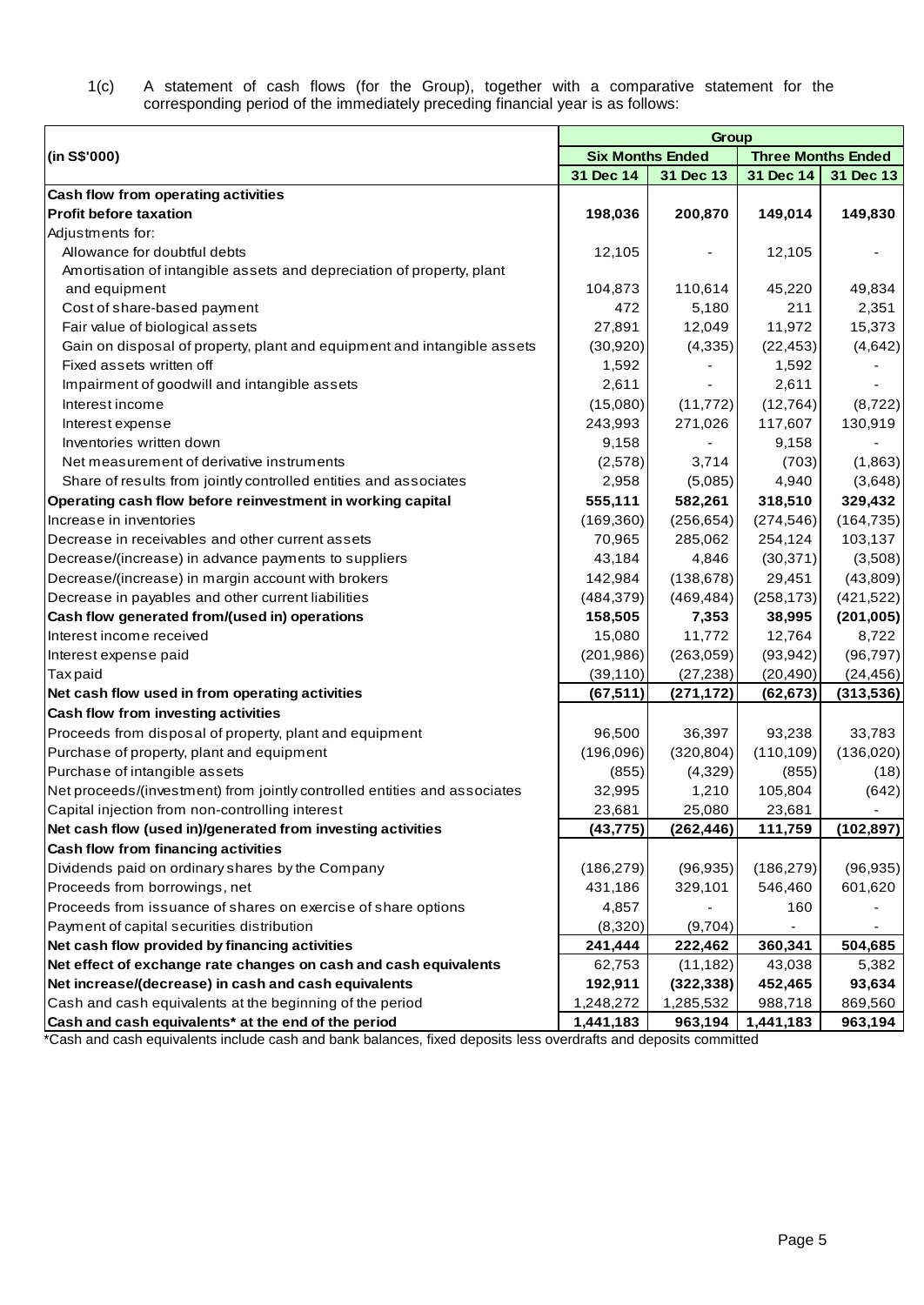1(d)(i) A statement (for the Issuer and Group) showing either (i) all changes in equity, or (ii) changes in equity other than those arising from capitalisation issues and distributions to shareholders, together with a comparative statement for the corresponding period of the immediately preceding financial year.

|                                                     | Attributable to owners of the Company |                          |                   |                          |                          |                          |                          |                 |                 |              |                          |                |
|-----------------------------------------------------|---------------------------------------|--------------------------|-------------------|--------------------------|--------------------------|--------------------------|--------------------------|-----------------|-----------------|--------------|--------------------------|----------------|
|                                                     |                                       |                          |                   |                          | Foreign                  |                          |                          |                 |                 |              | Non-                     |                |
| 6 months                                            | Share                                 | Treasurv                 | Capital           | Capital                  | Currency                 | <b>Fair Value</b>        | Share-based              | Revenue         | <b>Total</b>    | <b>Total</b> | <b>Controlling</b>       | <b>Total</b>   |
| Group                                               | Capital                               | <b>Shares</b>            | <b>Securities</b> | <b>Reserves</b>          | <b>Translation</b>       | Adjustment               | Compensation             | <b>Reserves</b> | <b>Reserves</b> |              | <b>Interests</b>         | <b>Equity</b>  |
|                                                     |                                       |                          |                   |                          | <b>Reserves</b>          | <b>Reserves</b>          | <b>Reserves</b>          |                 |                 |              |                          |                |
|                                                     | \$'000                                | \$'000                   | \$'000            | \$'000                   | \$'000                   | \$'000                   | \$'000                   | \$'000          | \$'000          | \$'000       | \$'000                   | \$'000         |
| At 31 December 2014:                                |                                       |                          |                   |                          |                          |                          |                          |                 |                 |              |                          |                |
| At 1 July 2014                                      | 2,162,642                             | (96,081)                 | 237,379           | 142,525                  | (450, 138)               | (60, 204)                | 99,846                   | 2,164,217       | 1,896,246       | 4,200,186    | 22,142                   | 4,222,328      |
| Profit for the period                               |                                       |                          |                   |                          |                          |                          |                          | 163,034         | 163,034         | 163,034      | (536)                    | 162,498        |
| Other comprehensive income                          |                                       |                          |                   |                          |                          |                          |                          |                 |                 |              |                          |                |
| Net loss on fair value changes during the financial |                                       |                          |                   |                          |                          |                          |                          |                 |                 |              |                          |                |
| period                                              |                                       |                          |                   |                          |                          | (83,750)                 |                          |                 | (83,750)        | (83,750)     |                          | (83,750)       |
| Recognised in the profit and loss account on        |                                       |                          |                   |                          |                          |                          |                          |                 |                 |              |                          |                |
| occurrence of hedged transactions                   |                                       |                          |                   |                          |                          | (8, 723)                 |                          |                 | (8, 723)        | (8, 723)     | $\blacksquare$           | (8, 723)       |
| Foreign currency translation adjustment             |                                       |                          |                   |                          | 66,830                   |                          |                          |                 | 66,830          | 66,830       | 1,784                    | 68,614         |
| Share of other comprehensive income of              |                                       |                          |                   |                          |                          |                          |                          |                 |                 |              |                          |                |
| jointly controlled entities and associates          |                                       |                          | $\blacksquare$    | $\overline{\phantom{a}}$ | (12, 839)                | $\blacksquare$           | $\overline{\phantom{a}}$ | $\blacksquare$  | (12, 839)       | (12, 839)    | $\blacksquare$           | (12, 839)      |
| Other comprehensive income for the                  |                                       |                          |                   |                          |                          |                          |                          |                 |                 |              |                          |                |
| financial period, net of tax                        |                                       | $\blacksquare$           |                   | $\blacksquare$<br>$\sim$ | 53,991                   | (92, 473)                | $\blacksquare$           |                 | (38, 482)       | (38, 482)    | 1,784                    | (36, 698)      |
| Total comprehensive income for the period           | $\blacksquare$                        |                          |                   |                          | 53,991                   | (92, 473)                | $\sim$                   | 163,034         | 124,552         | 124,552      | 1,248                    | 125,800        |
| Contributions by and distributions to owners        |                                       |                          |                   |                          |                          |                          |                          |                 |                 |              |                          | $\blacksquare$ |
| Issue of shares on exercise of share option         | 4,857                                 |                          |                   |                          |                          |                          |                          |                 | $\blacksquare$  | 4,857        |                          | 4,857          |
| Share-based expense                                 |                                       |                          |                   |                          |                          |                          | 472                      |                 | 472             | 472          |                          | 472            |
| Dividends on ordinary shares                        |                                       |                          |                   |                          |                          |                          | $\overline{\phantom{a}}$ | (186, 279)      | (186, 279)      | (186, 279)   |                          | (186, 279)     |
| Accrued capital securities distribution             |                                       |                          | 8,512             |                          |                          | $\overline{\phantom{0}}$ | $\overline{\phantom{a}}$ | (8, 512)        | (8, 512)        |              | $\overline{\phantom{a}}$ |                |
| Payment of capital securities distribution          | $\overline{\phantom{a}}$              | $\overline{\phantom{a}}$ | (8,320)           | $\overline{\phantom{a}}$ | $\overline{\phantom{a}}$ | $\blacksquare$           | $\overline{\phantom{a}}$ |                 |                 | (8,320)      | $\sim$                   | (8,320)        |
| Total contributions by and distributions to         |                                       |                          |                   |                          |                          |                          |                          |                 |                 |              |                          |                |
| owners                                              | 4.857                                 | $\sim$                   | 192               |                          | $\blacksquare$           | $\blacksquare$           | 472                      | (194.791)       | (194, 319)      | (189, 270)   | $\sim$                   | (189, 270)     |
| Changes in ownership interests in<br>subsidiaries   |                                       |                          |                   |                          |                          |                          |                          |                 |                 |              |                          |                |
| Sale of minority interest in subsidiary             |                                       |                          |                   | 31,913                   |                          |                          |                          |                 | 31,913          | 31,913       | 102,904                  | 134,817        |
| Total changes in ownership interests in             |                                       |                          |                   |                          |                          |                          |                          |                 |                 |              |                          |                |
| subsidiaries                                        | $\blacksquare$                        | $\sim$                   | $\blacksquare$    | 31,913                   | $\blacksquare$           | $\blacksquare$           | $\sim$                   | $\blacksquare$  | 31,913          | 31,913       | 102,904                  | 134,817        |
| Total transactions with owners in their             |                                       |                          |                   |                          |                          |                          |                          |                 |                 |              |                          |                |
| capacity as owners                                  | 4,857                                 |                          | 192               | 31,913                   |                          |                          | 472                      | (194, 791)      | (162, 406)      | (157, 357)   | 102,904                  | (54, 453)      |
| At 31 December 2014                                 | 2,167,499                             | (96,081)                 | 237,571           | 174,438                  | (396, 147)               | (152, 677)               | 100,318                  | 2,132,460       | 1,858,392       | 4,167,381    | 126,294                  | 4,293,675      |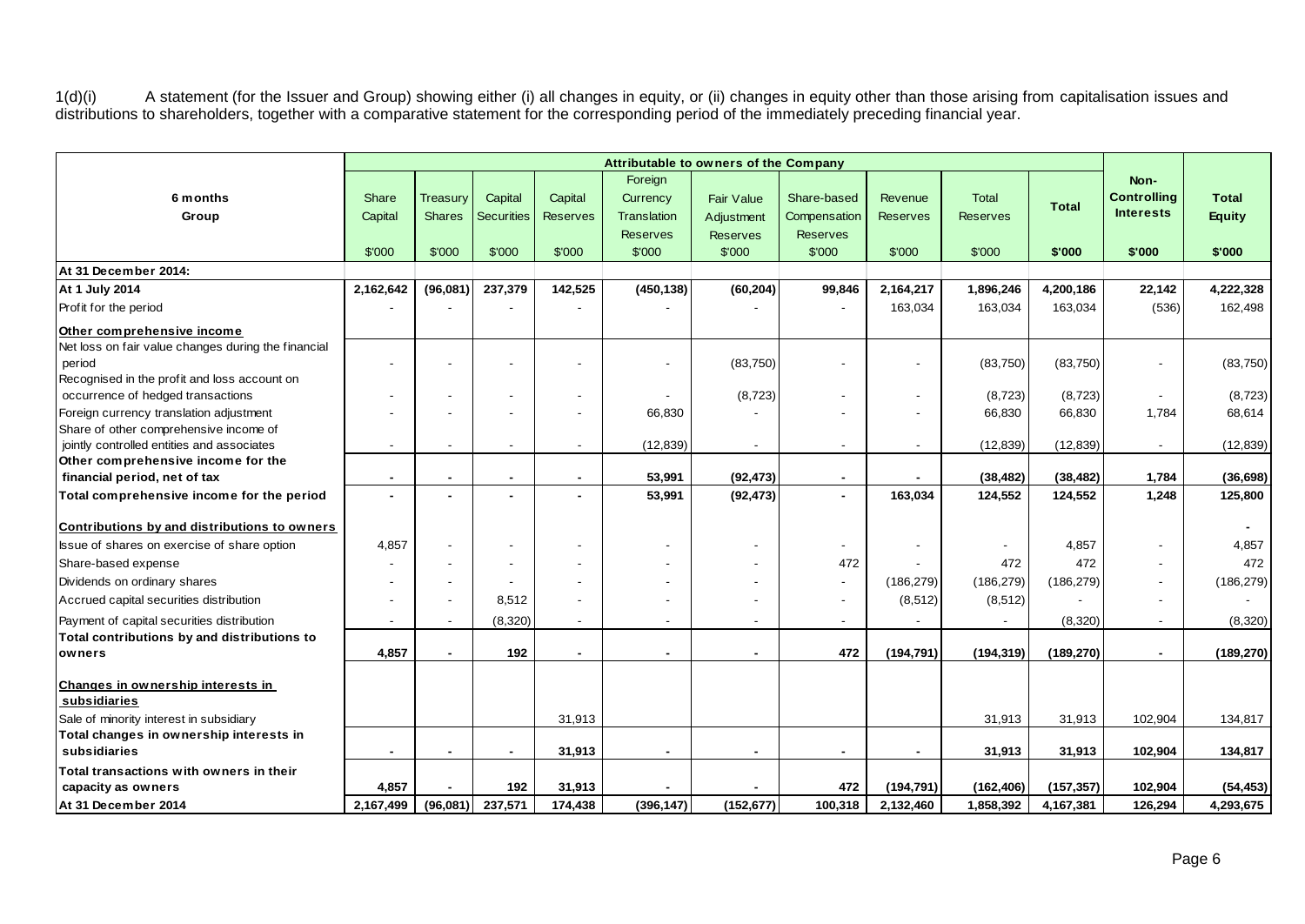|                                                                                   |                |                |                   |                | Foreign            |                 |                          |                          |                 |              | Non-               |               |
|-----------------------------------------------------------------------------------|----------------|----------------|-------------------|----------------|--------------------|-----------------|--------------------------|--------------------------|-----------------|--------------|--------------------|---------------|
| 6 months                                                                          | Share          | Treasury       | Capital           | Capital        | Currency           | Fair Value      | Share-based              | Revenue                  | Total           | <b>Total</b> | <b>Controlling</b> | <b>Total</b>  |
| Group                                                                             | Capital        | <b>Shares</b>  | <b>Securities</b> | Reserve        | <b>Translation</b> | Adjustment      | Compensation             | <b>Reserves</b>          | <b>Reserves</b> |              | <b>Interests</b>   | <b>Equity</b> |
|                                                                                   |                |                |                   |                | <b>Reserves</b>    | <b>Reserves</b> | <b>Reserves</b>          |                          |                 |              |                    |               |
|                                                                                   | \$'000         | \$'000         | \$'000            |                | \$'000             | \$'000          | \$'000                   | \$'000                   | \$'000          | \$'000       | \$'000             | \$'000        |
| At 31 December 2013:                                                              |                |                |                   |                |                    |                 |                          |                          |                 |              |                    |               |
| At 1 July 2013                                                                    | 2,077,038      | (96,081)       | 276,939           | 122,335        | (378, 533)         | (73, 174)       | 90,311                   | 1,673,024                | 1,433,963       | 3,691,859    | 131,868            | 3,823,727     |
| Profit for the period                                                             |                |                |                   |                |                    |                 |                          | 180,522                  | 180,522         | 180,522      | (7,019)            | 173,503       |
| Other comprehensive income                                                        |                |                |                   |                |                    |                 |                          |                          |                 |              |                    |               |
| Net gain on fair value changes during the financial                               |                |                |                   |                |                    |                 |                          |                          |                 |              |                    |               |
| period                                                                            |                |                |                   |                |                    | 24,247          |                          |                          | 24,247          | 24,247       |                    | 24,247        |
| Recognised in the profit and loss account on<br>occurrence of hedged transactions | $\blacksquare$ |                |                   |                |                    | (20, 544)       |                          | $\overline{\phantom{a}}$ | (20, 544)       | (20, 544)    |                    | (20, 544)     |
| Foreign currency translation adjustment                                           |                |                |                   |                | (29, 104)          |                 |                          |                          | (29, 104)       | (29, 104)    | 6,199              | (22, 905)     |
| Other comprehensive income for the                                                |                |                |                   |                |                    |                 |                          |                          |                 |              |                    |               |
| financial period, net of tax                                                      | $\blacksquare$ | $\blacksquare$ | $\blacksquare$    | $\sim$         | (29, 104)          | 3,703           | $\blacksquare$           | $\blacksquare$           | (25, 401)       | (25, 401)    | 6,199              | (19, 202)     |
| Total comprehensive income for the period                                         |                |                |                   | $\overline{a}$ | (29, 104)          | 3,703           |                          | 180,522                  | 155,121         | 155,121      | (820)              | 154,301       |
| Contributions by and distributions to owners                                      |                |                |                   |                |                    |                 |                          |                          |                 |              |                    |               |
| Share-based expense                                                               |                |                |                   |                |                    | $\blacksquare$  | 5,180                    |                          | 5.180           | 5.180        |                    | 5,180         |
| Dividends on ordinary shares                                                      |                |                |                   |                |                    | $\overline{a}$  |                          | (96, 935)                | (96, 935)       | (96, 935)    |                    | (96, 935)     |
| Accrued capital securities distribution                                           |                | $\mathbf{r}$   | 9,704             |                |                    |                 |                          | (9,704)                  | (9,704)         |              |                    |               |
| Payment of capital securities distribution                                        |                |                | (9,704)           |                |                    | $\blacksquare$  |                          |                          |                 | (9,704)      |                    | (9,704)       |
| Total contributions by and distributions to                                       |                |                |                   |                |                    |                 |                          |                          |                 |              |                    |               |
| owners                                                                            |                |                |                   |                |                    | $\blacksquare$  | 5,180                    | (106, 639)               | (101, 459)      | (101, 459)   |                    | (101, 459)    |
|                                                                                   |                |                |                   |                |                    |                 |                          |                          |                 |              |                    |               |
| <b>Changes in ownership interests in</b>                                          |                |                |                   |                |                    |                 |                          |                          |                 |              |                    |               |
| subsidiaries that do not result in a loss of<br>control                           |                |                |                   |                |                    |                 |                          |                          |                 |              |                    |               |
| Sale of minority interest in subsidiary                                           | $\blacksquare$ | $\blacksquare$ | $\blacksquare$    | 14,201         | $\blacksquare$     | $\blacksquare$  | $\overline{\phantom{a}}$ | $\blacksquare$           | 14,201          | 14,201       | 10,879             | 25,080        |
| Total changes in ownership interests in                                           |                |                |                   |                |                    |                 |                          |                          |                 |              |                    |               |
| subsidiaries                                                                      |                |                |                   | 14,201         |                    | $\blacksquare$  |                          |                          | 14,201          | 14,201       | 10,879             | 25,080        |
| Total transactions with owners in their<br>capacity as owners                     |                |                |                   | 14,201         |                    |                 | 5,180                    | (106, 639)               | (87, 258)       | (87, 258)    | 10,879             | (76, 379)     |
| At 31 December 2013                                                               | 2,077,038      | (96,081)       | 276,939           | 136,536        | (407, 637)         | (69, 471)       | 95,491                   | 1,746,907                | 1,501,826       | 3,759,722    | 141,927            | 3,901,649     |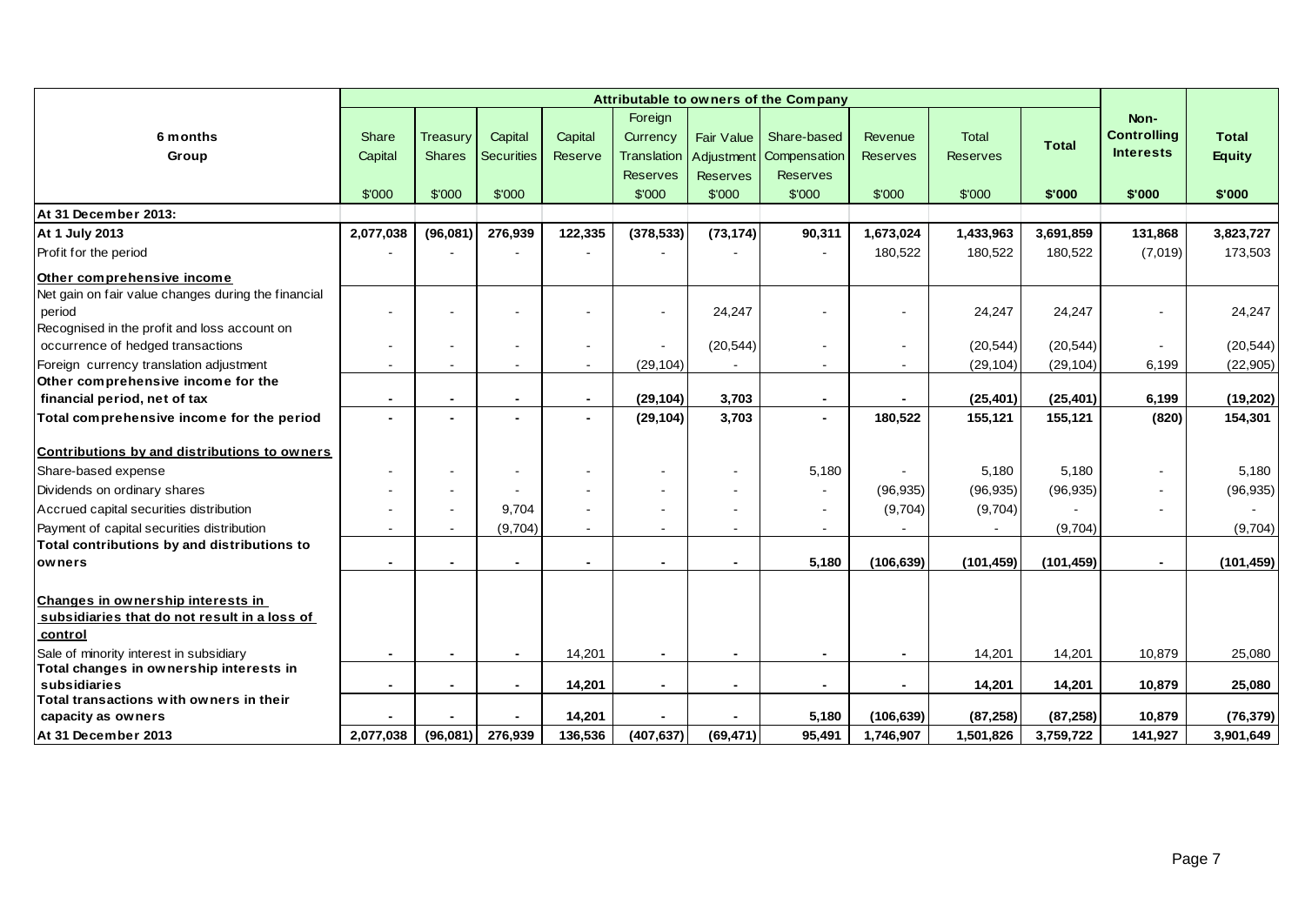|                                                     |                |                          |                          |                 | Attributable to owners of the Company |                   |                          |                 |                 |               |
|-----------------------------------------------------|----------------|--------------------------|--------------------------|-----------------|---------------------------------------|-------------------|--------------------------|-----------------|-----------------|---------------|
|                                                     |                |                          |                          |                 | Foreign                               |                   |                          |                 |                 |               |
| 6 months                                            | Share          | Treasury                 | Capital                  | Capital         | Currency                              | <b>Fair Value</b> | Share-based              | Revenue         | <b>Total</b>    | <b>Total</b>  |
| Company                                             | Capital        | <b>Shares</b>            | Securities               | <b>Reserves</b> | Translation                           | Adjustment        | Compensation             | <b>Reserves</b> | <b>Reserves</b> | <b>Equity</b> |
|                                                     |                |                          |                          |                 | <b>Reserves</b>                       | <b>Reserves</b>   | <b>Reserves</b>          |                 |                 |               |
|                                                     | \$'000         | \$'000                   | \$'000                   | \$'000          | \$'000                                | \$'000            | \$'000                   | \$'000          | \$'000          | \$'000        |
| At 31 December 2014:                                |                |                          |                          |                 |                                       |                   |                          |                 |                 |               |
| At 1 July 2014                                      | 2,162,642      | (96,081)                 | 237,379                  | 140,486         | (266, 611)                            | (67, 116)         | 99,846                   | 1,046,139       | 952,744         | 3,256,684     |
| Profit for the period                               |                |                          |                          |                 |                                       |                   |                          | 228,379         | 228,379         | 228,379       |
| Other comprehensive income                          |                |                          |                          |                 |                                       |                   |                          |                 |                 |               |
| Net loss on fair value changes during the financial |                |                          |                          |                 |                                       |                   |                          |                 |                 |               |
| period                                              |                |                          |                          |                 |                                       | (83, 748)         |                          |                 | (83, 748)       | (83, 748)     |
| Recognised in the profit and loss account on        |                |                          |                          |                 |                                       |                   |                          |                 |                 |               |
| occurrence of hedged transactions                   |                | ۰                        | $\overline{\phantom{a}}$ | $\blacksquare$  |                                       | (8,723)           | $\blacksquare$           |                 | (8, 723)        | (8, 723)      |
| Foreign currency translation adjustment             |                | $\blacksquare$           |                          |                 | 201,517                               |                   | $\blacksquare$           |                 | 201,517         | 201,517       |
| Other comprehensive income for the                  |                |                          |                          |                 |                                       |                   |                          |                 |                 |               |
| financial period, net of tax                        | $\blacksquare$ | $\blacksquare$           |                          | $\blacksquare$  | 201,517                               | (92, 471)         | $\blacksquare$           |                 | 109,046         | 109,046       |
| Total comprehensive income for the period           | $\blacksquare$ |                          |                          |                 | 201,517                               | (92, 471)         | $\blacksquare$           | 228,379         | 337,425         | 337,425       |
| Contributions by and distributions to owners        |                |                          |                          |                 |                                       |                   |                          |                 |                 |               |
| Issue of shares on exercise of share option         | 4,857          | $\blacksquare$           |                          |                 |                                       |                   | $\overline{\phantom{a}}$ |                 |                 | 4,857         |
| Share-based expense                                 |                | ۰                        |                          |                 |                                       |                   | 472                      |                 | 472             | 472           |
| Dividends on ordinary shares                        |                | ۰                        |                          |                 |                                       |                   | $\blacksquare$           | (186, 279)      | (186, 279)      | (186, 279)    |
| Accrued capital securities distribution             |                | ۰                        | 8,512                    |                 |                                       |                   | $\blacksquare$           | (8, 512)        | (8, 512)        |               |
| Payment of capital securities distribution          |                |                          | (8,320)                  |                 |                                       |                   |                          |                 |                 | (8,320)       |
| Total contributions by and distributions to         |                |                          |                          |                 |                                       |                   |                          |                 |                 |               |
| <b>lowners</b>                                      | 4,857          | $\overline{\phantom{0}}$ | 192                      |                 |                                       |                   | 472                      | (194, 791)      | (194, 319)      | (189, 270)    |
| Total transactions with owners in their             |                |                          |                          |                 |                                       |                   |                          |                 |                 |               |
| capacity as owners                                  | 4,857          |                          | 192                      |                 |                                       |                   | 472                      | (194, 791)      | (194, 319)      | (189, 270)    |
| At 31 December 2014                                 | 2,167,499      | (96,081)                 | 237,571                  | 140,486         | (65,094)                              | (159, 587)        | 100,318                  | 1,079,727       | 1,095,850       | 3,404,839     |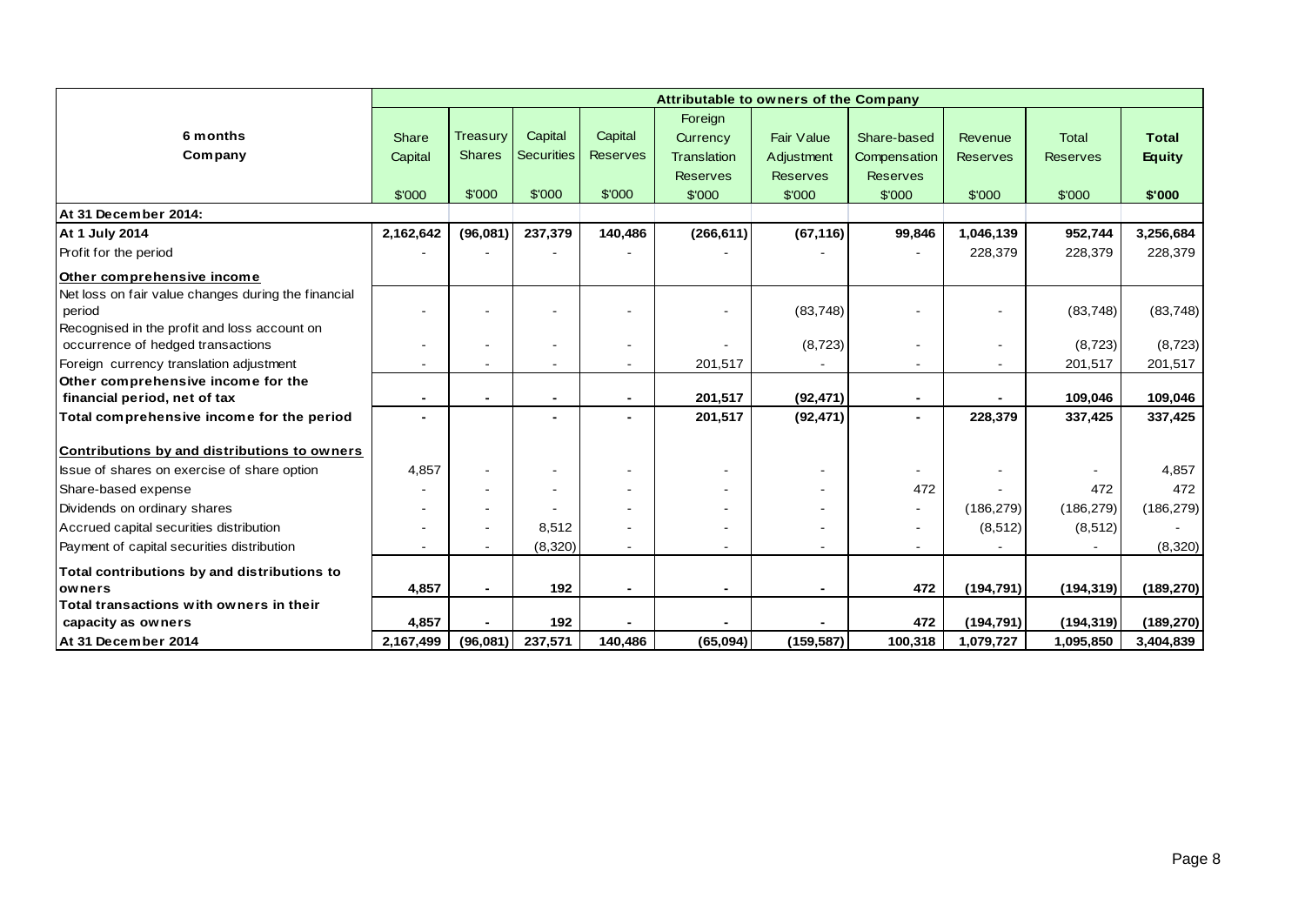|                                                     |                |                          |                   |                 | Attributable to owners of the Company |                   |                 |                 |                 |               |
|-----------------------------------------------------|----------------|--------------------------|-------------------|-----------------|---------------------------------------|-------------------|-----------------|-----------------|-----------------|---------------|
|                                                     |                |                          |                   |                 | Foreign                               |                   |                 |                 |                 |               |
| 6 months                                            | Share          | <b>Treasury</b>          | Capital           | Capital         | Currency                              | <b>Fair Value</b> | Share-based     | Revenue         | <b>Total</b>    | <b>Total</b>  |
| Company                                             | Capital        | <b>Shares</b>            | <b>Securities</b> | <b>Reserves</b> | Translation                           | Adjustment        | Compensation    | <b>Reserves</b> | <b>Reserves</b> | <b>Equity</b> |
|                                                     |                |                          |                   |                 | <b>Reserves</b>                       | <b>Reserves</b>   | <b>Reserves</b> |                 |                 |               |
|                                                     | \$'000         | \$'000                   | \$'000            | \$'000          | \$'000                                | \$'000            | \$'000          | \$'000          | \$'000          | \$'000        |
| At 31 December 2013:                                |                |                          |                   |                 |                                       |                   |                 |                 |                 |               |
| At 1 July 2013                                      | 2,077,038      | (96,081)                 | 276,939           | 138,145         | (214, 795)                            | (74, 818)         | 90,311          | 652,100         | 590,943         | 2,848,839     |
| Profit for the period                               |                |                          |                   |                 |                                       |                   |                 | 19,176          | 19,176          | 19,176        |
| Other comprehensive income                          |                |                          |                   |                 |                                       |                   |                 |                 |                 |               |
| Net loss on fair value changes during the financial |                |                          |                   |                 |                                       |                   |                 |                 |                 |               |
| period                                              |                |                          |                   |                 |                                       | (23, 267)         |                 |                 | (23, 267)       | (23, 267)     |
| Recognised in the profit and loss account on        |                |                          |                   |                 |                                       |                   |                 |                 |                 |               |
| occurrence of hedged transactions                   |                |                          |                   |                 |                                       | 23,006            |                 |                 | 23,006          | 23,006        |
| Foreign currency translation adjustment             |                | $\overline{a}$           |                   |                 | (7,699)                               |                   | $\blacksquare$  |                 | (7,699)         | (7,699)       |
| Other comprehensive income for the                  |                |                          |                   |                 |                                       |                   |                 |                 |                 |               |
| financial period, net of tax                        | $\blacksquare$ | $\blacksquare$           |                   | $\blacksquare$  | (7,699)                               | (261)             | $\blacksquare$  |                 | (7,960)         | (7,960)       |
| Total comprehensive income for the period           | $\blacksquare$ | $\blacksquare$           |                   |                 | (7,699)                               | (261)             | $\blacksquare$  | 19,176          | 11,216          | 11,216        |
| Contributions by and distributions to owners        |                |                          |                   |                 |                                       |                   |                 |                 |                 |               |
| Share-based expense                                 |                | $\overline{\phantom{a}}$ |                   |                 | $\overline{\phantom{a}}$              | ۰                 | 5,180           |                 | 5,180           | 5,180         |
| Dividends on ordinary shares                        |                | $\blacksquare$           |                   |                 |                                       |                   |                 | (96, 935)       | (96, 935)       | (96, 935)     |
| Accrued capital securities distribution             |                | $\overline{\phantom{a}}$ | 9,704             |                 |                                       | ۰                 | $\blacksquare$  | (9,704)         | (9,704)         |               |
| Payment of capital securities distribution          |                | $\sim$                   | (9,704)           |                 | $\blacksquare$                        | Ξ.                | $\sim$          |                 |                 | (9,704)       |
| Total contributions by and distributions to         |                |                          |                   |                 |                                       |                   |                 |                 |                 |               |
| <b>lowners</b>                                      |                |                          |                   |                 |                                       |                   | 5,180           | (106, 639)      | (101, 459)      | (101, 459)    |
| Total transactions with owners in their             |                |                          |                   |                 |                                       |                   |                 |                 |                 |               |
| capacity as owners                                  |                |                          |                   |                 |                                       |                   | 5,180           | (106, 639)      | (101, 459)      | (101, 459)    |
| At 31 December 2013                                 | 2,077,038      | (96,081)                 | 276,939           | 138,145         | (222, 494)                            | (75,079)          | 95,491          | 564,637         | 500,700         | 2,758,596     |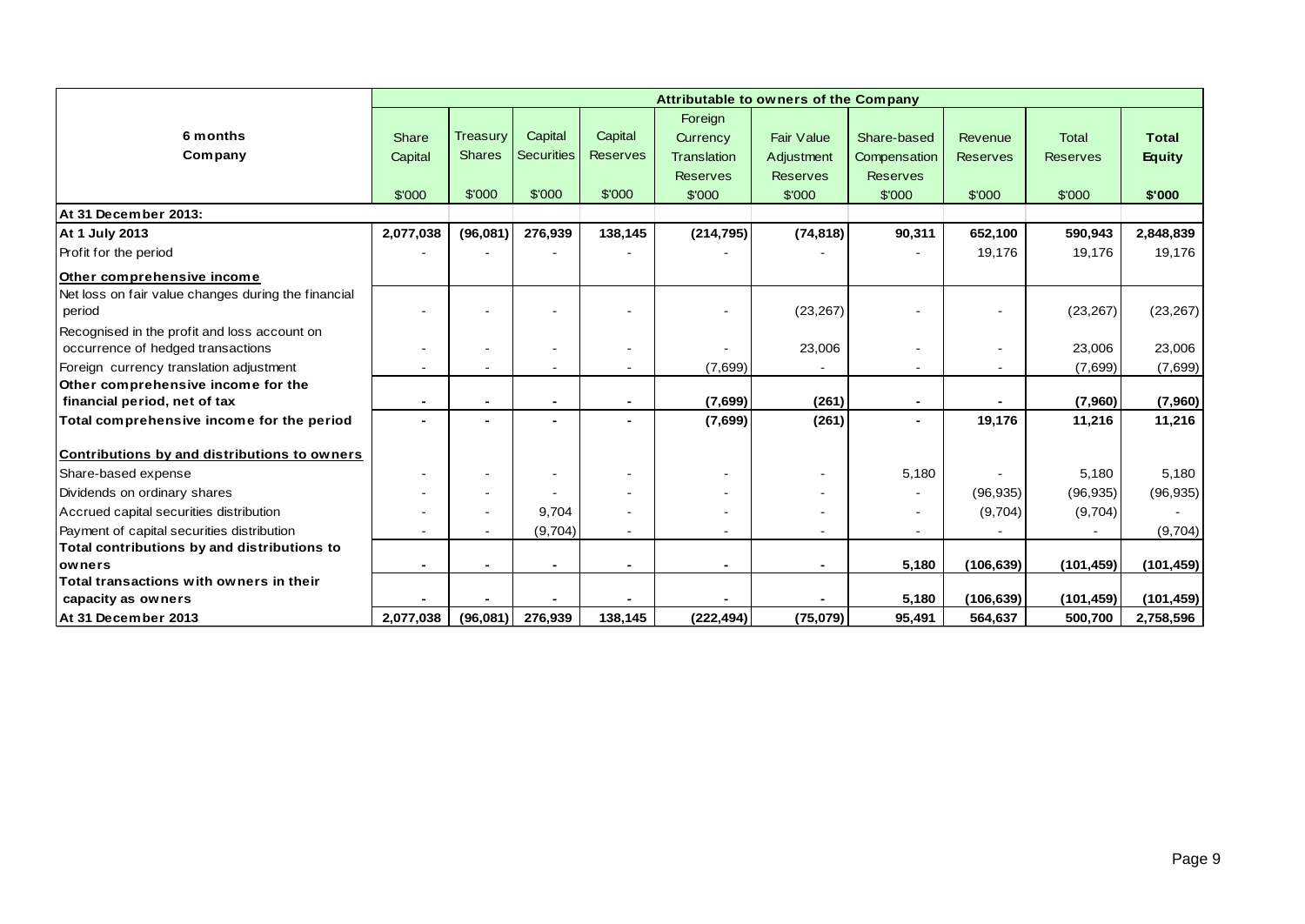|                                                     |                |                          |                          |                 |                 | Attributable to owners of the Company |                 |                          |                 |              |                    |               |
|-----------------------------------------------------|----------------|--------------------------|--------------------------|-----------------|-----------------|---------------------------------------|-----------------|--------------------------|-----------------|--------------|--------------------|---------------|
|                                                     |                |                          |                          |                 | Foreign         |                                       |                 |                          |                 |              | Non-               |               |
| 3 months                                            | Share          | Treasury                 | Capital                  | Capital         | Currency        | <b>Fair Value</b>                     | Share-based     | Revenue                  | <b>Total</b>    | <b>Total</b> | <b>Controlling</b> | <b>Total</b>  |
| Group                                               | Capital        | <b>Shares</b>            | <b>Securities</b>        | <b>Reserves</b> | Translation     | Adjustment                            | Compensation    | <b>Reserves</b>          | <b>Reserves</b> |              | <b>Interests</b>   | <b>Equity</b> |
|                                                     |                |                          |                          |                 | <b>Reserves</b> | <b>Reserves</b>                       | <b>Reserves</b> |                          |                 |              |                    |               |
|                                                     | \$'000         | \$'000                   | \$'000                   | \$'000          | \$'000          | \$'000                                | \$'000          | \$'000                   | \$'000          | \$'000       | \$'000             | \$'000        |
| At 31 December 2014:                                |                |                          |                          |                 |                 |                                       |                 |                          |                 |              |                    |               |
| At 1 October 2014                                   | 2,167,339      | (96,081)                 | 233,410                  | 142,525         | (403,999)       | (75, 779)                             | 100,107         | 2,204,156                | 1,967,010       | 4,271,678    | 18,173             | 4,289,851     |
| Profit for the period                               |                |                          |                          |                 |                 |                                       |                 | 118,744                  | 118,744         | 118,744      | 1,834              | 120,578       |
| Other comprehensive income                          |                |                          |                          |                 |                 |                                       |                 |                          |                 |              |                    |               |
| Net loss on fair value changes during the financial |                |                          |                          |                 |                 |                                       |                 |                          |                 |              |                    |               |
| period                                              |                |                          |                          |                 |                 | (72, 577)                             |                 | $\sim$                   | (72, 577)       | (72, 577)    | $\sim$             | (72, 577)     |
| Recognised in the profit and loss account on        |                |                          |                          |                 |                 |                                       |                 |                          |                 |              |                    |               |
| occurrence of hedged transactions                   |                |                          |                          |                 |                 | (4, 321)                              |                 |                          | (4,321)         | (4,321)      |                    | (4,321)       |
| Foreign currency translation adjustment             |                |                          |                          |                 | 20,691          |                                       |                 |                          | 20,691          | 20,691       | 3,383              | 24,074        |
| Share of other comprehensive income of              |                |                          |                          |                 |                 |                                       |                 |                          |                 |              |                    |               |
| jointly controlled entities and associates          |                |                          | $\sim$                   |                 | (12, 839)       | $\sim$                                | $\sim$          |                          | (12, 839)       | (12, 839)    | $\sim$             | (12, 839)     |
| Other comprehensive income for the                  |                |                          |                          |                 |                 |                                       |                 |                          |                 |              |                    |               |
| financial period, net of tax                        |                |                          | $\blacksquare$           | $\blacksquare$  | 7,852           | (76, 898)                             | $\blacksquare$  |                          | (69, 046)       | (69,046)     | 3,383              | (65, 663)     |
| Total comprehensive income for the period           |                |                          | $\overline{\phantom{0}}$ |                 | 7,852           | (76, 898)                             | $\blacksquare$  | 118,744                  | 49,698          | 49,698       | 5,217              | 54,915        |
| Contributions by and distributions to owners        |                |                          |                          |                 |                 |                                       |                 |                          |                 |              |                    |               |
| Issue of shares on exercise of share option         | 160            |                          |                          |                 |                 |                                       | $\sim$          |                          |                 | 160          |                    | 160           |
| Share-based expense                                 |                |                          |                          |                 |                 |                                       | 211             |                          | 211             | 211          |                    | 211           |
| Dividends on ordinary shares                        |                |                          |                          |                 |                 |                                       | $\mathbf{r}$    | (186, 279)               | (186, 279)      | (186, 279)   | $\sim$             | (186, 279)    |
| Accrued capital securities distribution             |                |                          | 4,161                    |                 |                 |                                       | $\sim$          | (4, 161)                 | (4, 161)        |              |                    |               |
| Total contributions by and distributions to         |                |                          |                          |                 |                 |                                       |                 |                          |                 |              |                    |               |
| owners                                              | 160            |                          | 4,161                    |                 |                 |                                       | 211             | (190, 440)               | (190, 229)      | (185,908)    | $\blacksquare$     | (185,908)     |
| Changes in ownership interests in                   |                |                          |                          |                 |                 |                                       |                 |                          |                 |              |                    |               |
| subsidiaries that do not result in a loss of        |                |                          |                          |                 |                 |                                       |                 |                          |                 |              |                    |               |
| control                                             |                |                          |                          |                 |                 |                                       |                 |                          |                 |              |                    |               |
| Sale of minority interest in subsidiary             |                |                          | $\sim$                   | 31,913          |                 |                                       | $\sim$          |                          | 31,913          | 31,913       | 102,904            | 134,817       |
| Total changes in ownership interests in             |                |                          |                          |                 |                 |                                       |                 |                          |                 |              |                    |               |
| subsidiaries                                        | $\blacksquare$ | $\overline{\phantom{a}}$ | $\sim$                   | 31,913          | $\blacksquare$  | $\blacksquare$                        | $\blacksquare$  | $\overline{\phantom{a}}$ | 31,913          | 31,913       | 102,904            | 134,817       |
| Total transactions with owners in their             |                |                          |                          |                 |                 |                                       |                 |                          |                 |              |                    |               |
| capacity as owners                                  | 160            |                          | 4,161                    | 31,913          |                 |                                       | 211             | (190, 440)               | (158, 316)      | (153, 995)   | 102,904            | (51,091)      |
| At 31 December 2014                                 | 2,167,499      | (96,081)                 | 237,571                  | 174,438         | (396, 147)      | (152, 677)                            | 100,318         | 2,132,460                | 1,858,392       | 4,167,381    | 126,294            | 4,293,675     |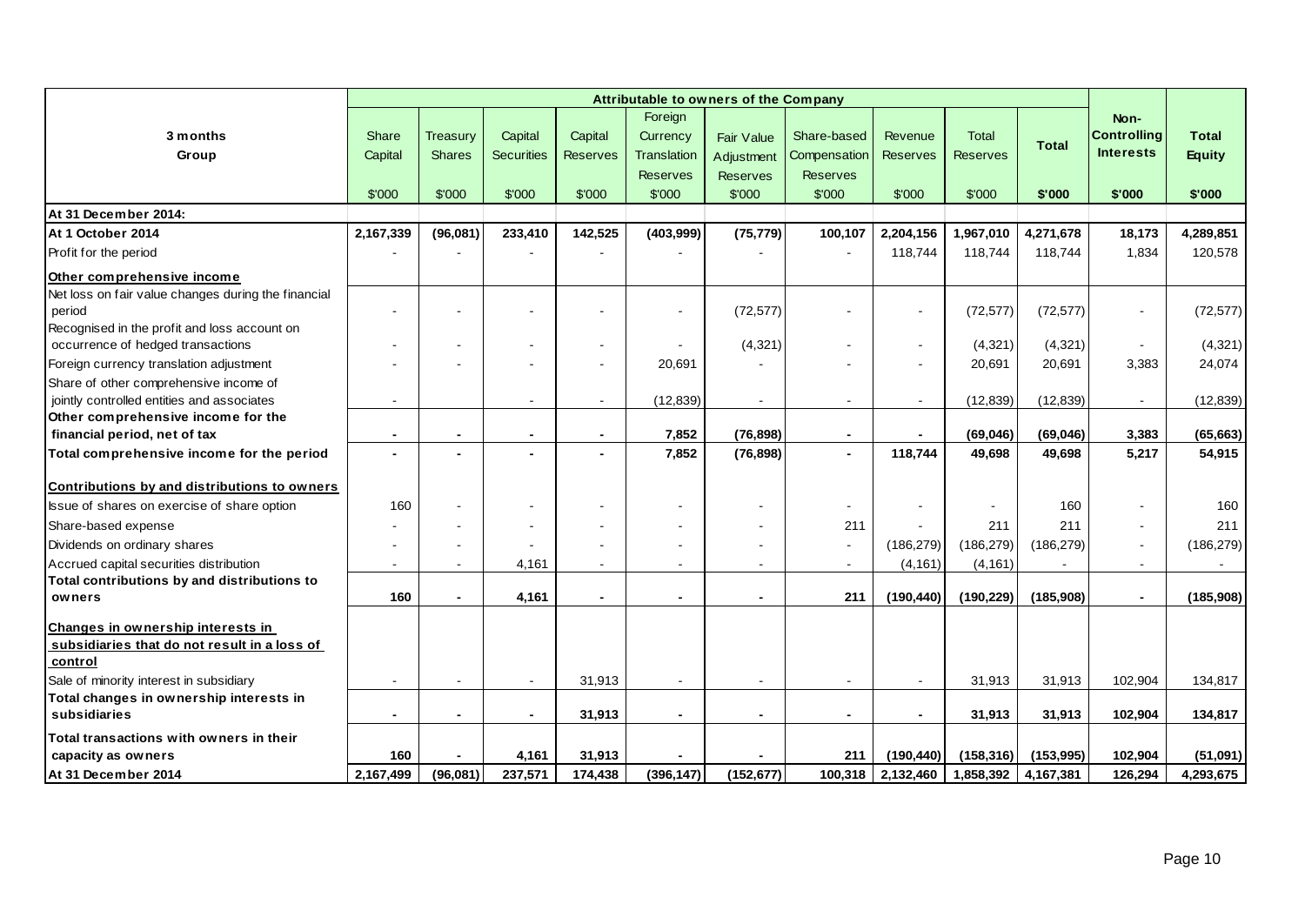|                                                                                   |                          |               |                   |         | Foreign                  |                   |                          |                          |                 |              | Non-                     |               |
|-----------------------------------------------------------------------------------|--------------------------|---------------|-------------------|---------|--------------------------|-------------------|--------------------------|--------------------------|-----------------|--------------|--------------------------|---------------|
| 3 months                                                                          | Share                    | Treasury      | Capital           | Capital | Currency                 | <b>Fair Value</b> | Share-based              | Revenue                  | <b>Total</b>    | <b>Total</b> | <b>Controlling</b>       | <b>Total</b>  |
| Group                                                                             | Capital                  | <b>Shares</b> | <b>Securities</b> | Reserve | Translation              | Adjustment        | Compensation             | <b>Reserves</b>          | <b>Reserves</b> |              | <b>Interests</b>         | <b>Equity</b> |
|                                                                                   |                          |               |                   |         | <b>Reserves</b>          | <b>Reserves</b>   | <b>Reserves</b>          |                          |                 |              |                          |               |
|                                                                                   | \$'000                   | \$'000        | \$'000            | \$'000  | \$'000                   | \$'000            | \$'000                   | \$'000                   | \$'000          | \$'000       | \$'000                   | \$'000        |
| At 31 December 2013:                                                              |                          |               |                   |         |                          |                   |                          |                          |                 |              |                          |               |
| At 1 October 2013                                                                 | 2,077,038                | (96,081)      | 271,996           | 136,536 | (397, 639)               | (35, 170)         | 93,140                   | 1,713,895                | 1,510,762       | 3,763,715    | 143,775                  | 3,907,490     |
| Profit for the period                                                             |                          |               |                   |         |                          |                   |                          | 134,890                  | 134,890         | 134,890      | (4,646)                  | 130,244       |
| Other comprehensive income                                                        |                          |               |                   |         |                          |                   |                          |                          |                 |              |                          |               |
| Net gain on fair value changes during the financial                               |                          |               |                   |         |                          |                   |                          |                          |                 |              |                          |               |
| period                                                                            |                          |               |                   |         |                          | 2,579             |                          |                          | 2,579           | 2,579        | $\overline{\phantom{a}}$ | 2,579         |
| Recognised in the profit and loss account on<br>occurrence of hedged transactions | $\overline{\phantom{a}}$ |               |                   |         | $\overline{\phantom{a}}$ | (36, 880)         |                          | $\overline{\phantom{a}}$ | (36, 880)       | (36, 880)    | $\overline{\phantom{a}}$ | (36, 880)     |
| Foreign currency translation adjustment                                           |                          |               |                   |         | (9,998)                  |                   |                          |                          | (9,998)         | (9,998)      | 2,798                    | (7, 200)      |
| Other comprehensive income for the                                                |                          |               |                   |         |                          |                   |                          |                          |                 |              |                          |               |
| financial period, net of tax                                                      |                          |               |                   |         | (9,998)                  | (34, 301)         |                          |                          | (44, 299)       | (44, 299)    | 2,798                    | (41, 501)     |
| Total comprehensive income for the period                                         |                          |               |                   |         | (9,998)                  | (34, 301)         | $\sim$                   | 134,890                  | 90,591          | 90,591       | (1, 848)                 | 88,743        |
| Contributions by and distributions to owners                                      |                          |               |                   |         |                          |                   |                          |                          |                 |              |                          |               |
| Share-based expense                                                               |                          |               |                   |         |                          |                   | 2,351                    |                          | 2,351           | 2,351        | $\overline{\phantom{a}}$ | 2,351         |
| Dividends on ordinary shares                                                      |                          |               |                   |         |                          |                   | $\overline{\phantom{a}}$ | (96, 935)                | (96, 935)       | (96, 935)    | $\overline{\phantom{a}}$ | (96, 935)     |
| Accrued capital securities distribution                                           |                          |               | 4,943             |         |                          |                   | $\sim$                   | (4, 943)                 | (4,943)         |              | $\overline{\phantom{a}}$ |               |
| Total contributions by and distributions to owners                                |                          |               | 4,943             |         |                          |                   | 2,351                    | (101, 878)               | (99, 527)       | (94, 584)    | $\sim$                   | (94, 584)     |
| Total transactions with owners in their                                           |                          |               |                   |         |                          |                   |                          |                          |                 |              |                          |               |
| capacity as owners                                                                | $\blacksquare$           |               | 4,943             |         |                          |                   | 2,351                    | (101, 878)               | (99, 527)       | (94, 584)    | $\sim$                   | (94, 584)     |
| At 31 December 2013                                                               | 2,077,038                | (96,081)      | 276,939           | 136,536 | (407, 637)               | (69, 471)         | 95,491                   | 1,746,907                | 1,501,826       | 3,759,722    | 141,927                  | 3,901,649     |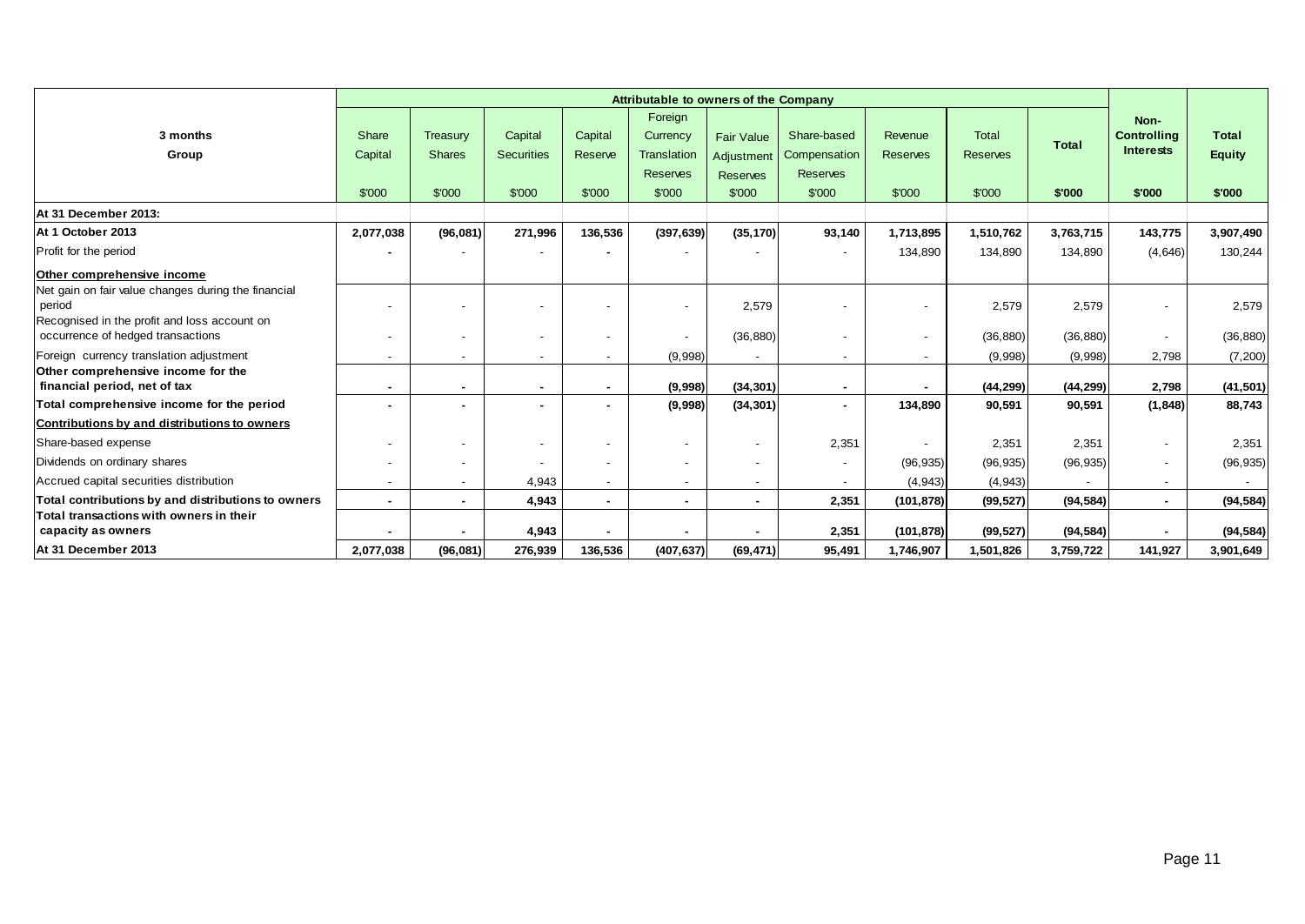|                                                     | Attributable to owners of the Company |               |                   |                 |                    |                   |                 |                 |                 |               |
|-----------------------------------------------------|---------------------------------------|---------------|-------------------|-----------------|--------------------|-------------------|-----------------|-----------------|-----------------|---------------|
|                                                     |                                       |               |                   |                 | Foreign            |                   |                 |                 |                 |               |
| 3 months                                            | Share                                 | Treasury      | Capital           | Capital         | Currency           | <b>Fair Value</b> | Share-based     | Revenue         | <b>Total</b>    | <b>Total</b>  |
| Company                                             | Capital                               | <b>Shares</b> | <b>Securities</b> | <b>Reserves</b> | <b>Translation</b> | Adjustment        | Compensation    | <b>Reserves</b> | <b>Reserves</b> | <b>Equity</b> |
|                                                     |                                       |               |                   |                 | <b>Reserves</b>    | <b>Reserves</b>   | <b>Reserves</b> |                 |                 |               |
|                                                     | \$'000                                | \$'000        | \$'000            | \$'000          | \$'000             | \$'000            | \$'000          | \$'000          | \$'000          | \$'000        |
| At 31 December 2014:                                |                                       |               |                   |                 |                    |                   |                 |                 |                 |               |
| At 1 October 2014                                   | 2,167,339                             | (96,081)      | 233,410           | 140,486         | (185, 671)         | (82, 690)         | 100,107         | 1,060,663       | 1,032,895       | 3,337,563     |
| Profit for the period                               |                                       |               |                   |                 |                    |                   |                 | 209,504         | 209,504         | 209,504       |
| Other comprehensive income                          |                                       |               |                   |                 |                    |                   |                 |                 |                 |               |
| Net loss on fair value changes during the financial |                                       |               |                   |                 |                    |                   |                 |                 |                 |               |
| period                                              |                                       |               |                   |                 |                    | (72, 576)         |                 |                 | (72, 576)       | (72, 576)     |
| Recognised in the profit and loss account on        |                                       |               |                   |                 |                    |                   |                 |                 |                 |               |
| occurrence of hedged transactions                   |                                       |               |                   |                 |                    | (4,321)           |                 |                 | (4,321)         | (4,321)       |
| Foreign currency translation adjustment             |                                       |               |                   |                 | 120,577            |                   |                 |                 | 120,577         | 120,577       |
| Other comprehensive income for the                  |                                       |               |                   |                 |                    |                   |                 |                 |                 |               |
| financial period, net of tax                        |                                       |               |                   | $\blacksquare$  | 120,577            | (76, 897)         | $\blacksquare$  |                 | 43,680          | 43,680        |
| Total comprehensive income for the period           |                                       |               |                   |                 | 120,577            | (76, 897)         | $\blacksquare$  | 209,504         | 253,184         | 253,184       |
|                                                     |                                       |               |                   |                 |                    |                   |                 |                 |                 |               |
| Contributions by and distributions to owners        |                                       |               |                   |                 |                    |                   |                 |                 |                 |               |
| Issue of shares on exercise of share option         | 160                                   |               |                   |                 |                    |                   |                 |                 |                 | 160           |
| Share-based expense                                 |                                       |               |                   |                 |                    |                   | 211             |                 | 211             | 211           |
| Dividends on ordinary shares                        |                                       |               |                   |                 |                    |                   | $\blacksquare$  | (186, 279)      | (186, 279)      | (186, 279)    |
| Accrued capital securities distribution             |                                       |               | 4,161             |                 |                    |                   |                 | (4, 161)        | (4, 161)        |               |
| Total contributions by and distributions to         |                                       |               |                   |                 |                    |                   |                 |                 |                 |               |
| owners                                              | 160                                   |               | 4,161             |                 | $\blacksquare$     | $\blacksquare$    | 211             | (190, 440)      | (190, 229)      | (185,908)     |
| Total transactions with owners in their             |                                       |               |                   |                 |                    |                   |                 |                 |                 |               |
| capacity as owners                                  | 160                                   |               | 4,161             |                 |                    |                   | 211             | (190, 440)      | (190, 229)      | (185,908)     |
| At 31 December 2014                                 | 2,167,499                             | (96,081)      | 237,571           | 140,486         | (65,094)           | (159, 587)        | 100,318         | 1,079,727       | 1,095,850       | 3,404,839     |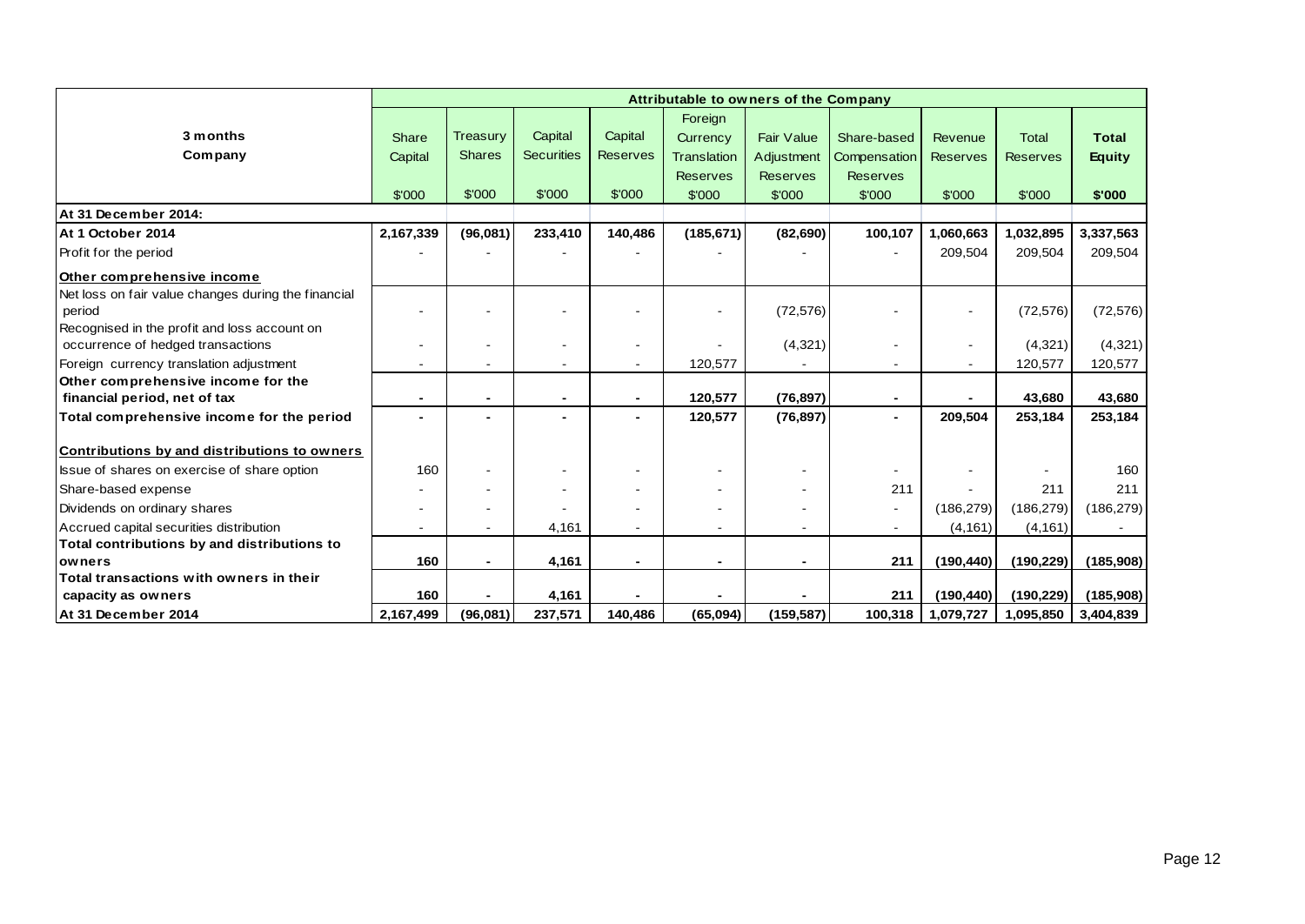|                                                     | Attributable to owners of the Company |                 |                   |                 |                          |                   |                 |                 |                 |               |
|-----------------------------------------------------|---------------------------------------|-----------------|-------------------|-----------------|--------------------------|-------------------|-----------------|-----------------|-----------------|---------------|
|                                                     |                                       |                 |                   |                 | Foreign                  |                   |                 |                 |                 |               |
| 3 months                                            | Share                                 | <b>Treasury</b> | Capital           | Capital         | Currency                 | <b>Fair Value</b> | Share-based     | Revenue         | <b>Total</b>    | <b>Total</b>  |
| Company                                             | Capital                               | <b>Shares</b>   | <b>Securities</b> | <b>Reserves</b> | <b>Translation</b>       | Adjustment        | Compensation    | <b>Reserves</b> | <b>Reserves</b> | <b>Equity</b> |
|                                                     |                                       |                 |                   |                 | <b>Reserves</b>          | <b>Reserves</b>   | <b>Reserves</b> |                 |                 |               |
|                                                     | \$'000                                | \$'000          | \$'000            | \$'000          | \$'000                   | \$'000            | \$'000          | \$'000          | \$'000          | \$'000        |
| At 31 December 2013:                                |                                       |                 |                   |                 |                          |                   |                 |                 |                 |               |
| At 1 October 2013                                   | 2,077,038                             | (96,081)        | 271,996           | 138,145         | (241, 505)               | (41, 971)         | 93,140          | 655,703         | 603,512         | 2,856,465     |
| Profit for the period                               |                                       |                 |                   |                 |                          |                   |                 | 10,812          | 10,812          | 10,812        |
| Other comprehensive income                          |                                       |                 |                   |                 |                          |                   |                 |                 |                 |               |
| Net loss on fair value changes during the financial |                                       |                 |                   |                 |                          |                   |                 |                 |                 |               |
| period                                              |                                       |                 |                   |                 |                          | (36, 568)         |                 |                 | (36, 568)       | (36, 568)     |
| Recognised in the profit and loss account on        |                                       |                 |                   |                 |                          |                   |                 |                 |                 |               |
| occurrence of hedged transactions                   |                                       |                 |                   |                 |                          | 3,460             |                 |                 | 3,460           | 3,460         |
| Foreign currency translation adjustment             |                                       |                 |                   | $\blacksquare$  | 19,011                   |                   |                 |                 | 19,011          | 19,011        |
| Other comprehensive income for the                  |                                       |                 |                   |                 |                          |                   |                 |                 |                 |               |
| financial period, net of tax                        |                                       |                 |                   | -               | 19,011                   | (33, 108)         |                 |                 | (14,097)        | (14, 097)     |
| Total comprehensive income for the period           |                                       |                 |                   | -               | 19,011                   | (33, 108)         |                 | 10,812          | (3,285)         | (3, 285)      |
| Contributions by and distributions to owners        |                                       |                 |                   |                 |                          |                   |                 |                 |                 |               |
| Share-based expense                                 |                                       |                 |                   |                 | $\overline{\phantom{a}}$ |                   | 2,351           |                 | 2,351           | 2,351         |
| Dividends on ordinary shares                        |                                       |                 |                   |                 |                          |                   |                 | (96, 935)       | (96, 935)       | (96, 935)     |
| Accrued capital securities distribution             |                                       |                 | 4,943             |                 |                          |                   |                 | (4,943)         | (4,943)         |               |
| Total contributions by and distributions to         |                                       |                 |                   |                 |                          |                   |                 |                 |                 |               |
| <b>lowners</b>                                      |                                       |                 | 4,943             | -               | $\overline{\phantom{0}}$ | $\blacksquare$    | 2,351           | (101, 878)      | (99, 527)       | (94, 584)     |
| Total transactions with owners in their             |                                       |                 |                   |                 |                          |                   |                 |                 |                 |               |
| capacity as owners                                  |                                       |                 | 4,943             |                 |                          |                   | 2,351           | (101, 878)      | (99, 527)       | (94, 584)     |
| At 31 December 2013                                 | 2,077,038                             | (96,081)        | 276,939           | 138,145         | (222, 494)               | (75,079)          | 95,491          | 564,637         | 500,700         | 2,758,596     |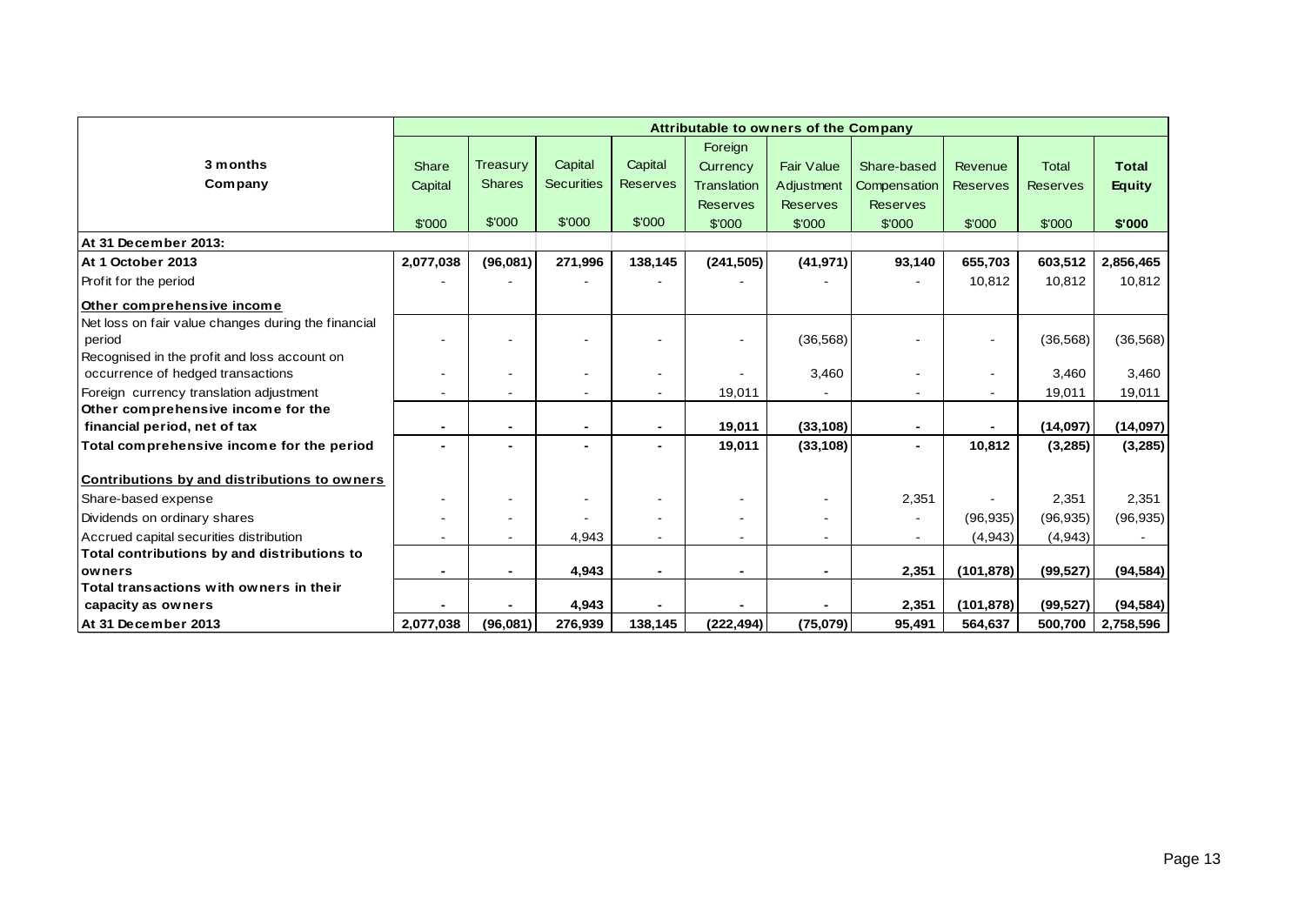1(d)(ii) Details of any changes in the Company's share capital arising from rights issue, bonus issue, share buy-backs, exercise of share options or warrants, conversion of other issues of equity securities, issue of shares for cash or as consideration for acquisition or for any other purpose since the end of the previous period reported on. State also the number of shares that may be issued on conversion of all the outstanding convertibles, as well as the number of shares held as treasury shares, if any, against the total number of issued shares excluding treasury shares of the issuer, as at the end of the current financial period reported on and as at the end of the corresponding period of the immediately preceding financial year.

|                                       | 31 Dec 14     | <b>Dec-13</b> |
|---------------------------------------|---------------|---------------|
| Shares to be issued upon exercise of: |               |               |
| Conversion right of convertible bonds | 241,610,738   | 241,610,738   |
| Warrants                              | 410, 159, 418 | 397,826,160   |
| Share options                         | 76,487,000    | 130,300,000   |
| <b>Total no. of shares</b>            | 728,257,156   | 769,736,898   |

1(d)(iii) To show the total number of issued shares excluding treasury shares as at the end of the current financial period and as at the end of the immediately preceding year.

|                                                                | 31 Dec 14      | 30 Jun 14      |
|----------------------------------------------------------------|----------------|----------------|
| Issued, fully paid share capital:                              |                |                |
| Balance no. of shares as at the beginning of period            | 2,490,857,869  | 2,442,409,869  |
| Issue of Shares on exercise of share options                   | 2,060,000      | 48,448,000     |
| Total no. of shares outstanding as at the end of period        | 2,492,917,869  | 2,490,857,869  |
| Total no. of shares held as treasury shares                    | (52, 196, 000) | (52, 196, 000) |
| Total no. of shares outstanding as at the end of period net of |                |                |
| treasury shares                                                | 2,440,721,869  | 2,438,661,869  |

1(d)(iv) A statement showing all sales, transfers, disposal, cancellation and/or use of treasury shares as at the end of the current financial period reported on.

N. A.

2. Whether the figures have been audited or reviewed and in accordance with which auditing standard or practice.

The financial statements presented above have not been audited or reviewed.

3. Where the figures have been audited or reviewed, the auditors' report (including any qualifications or emphasis of a matter).

N. A.

4. Whether the same accounting policies and methods of computation as in the issuer's most recently audited annual financial statements have been applied.

The adoption of the new and revised accounting standards that became applicable from 1 July 2014 did not result in substantial changes to the Group accounting policies, which are consistent with those used in the audited financial statements as at 30 June 2014.

5. If there are any changes in the accounting policies and methods of computation, including any required by an accounting standard, what has changed, as well as the reasons for, and the effect of, the changes.

The Group has applied the same accounting policies and methods of computation in the preparation of the financial statements for the current reporting period compared with the audited financial statements as at 30 June 2014 except for the adoption of new or revised FRS that are mandatory for financial years beginning on or after 1 July 2014. The adoption of these FRS has no significant impact to the Group.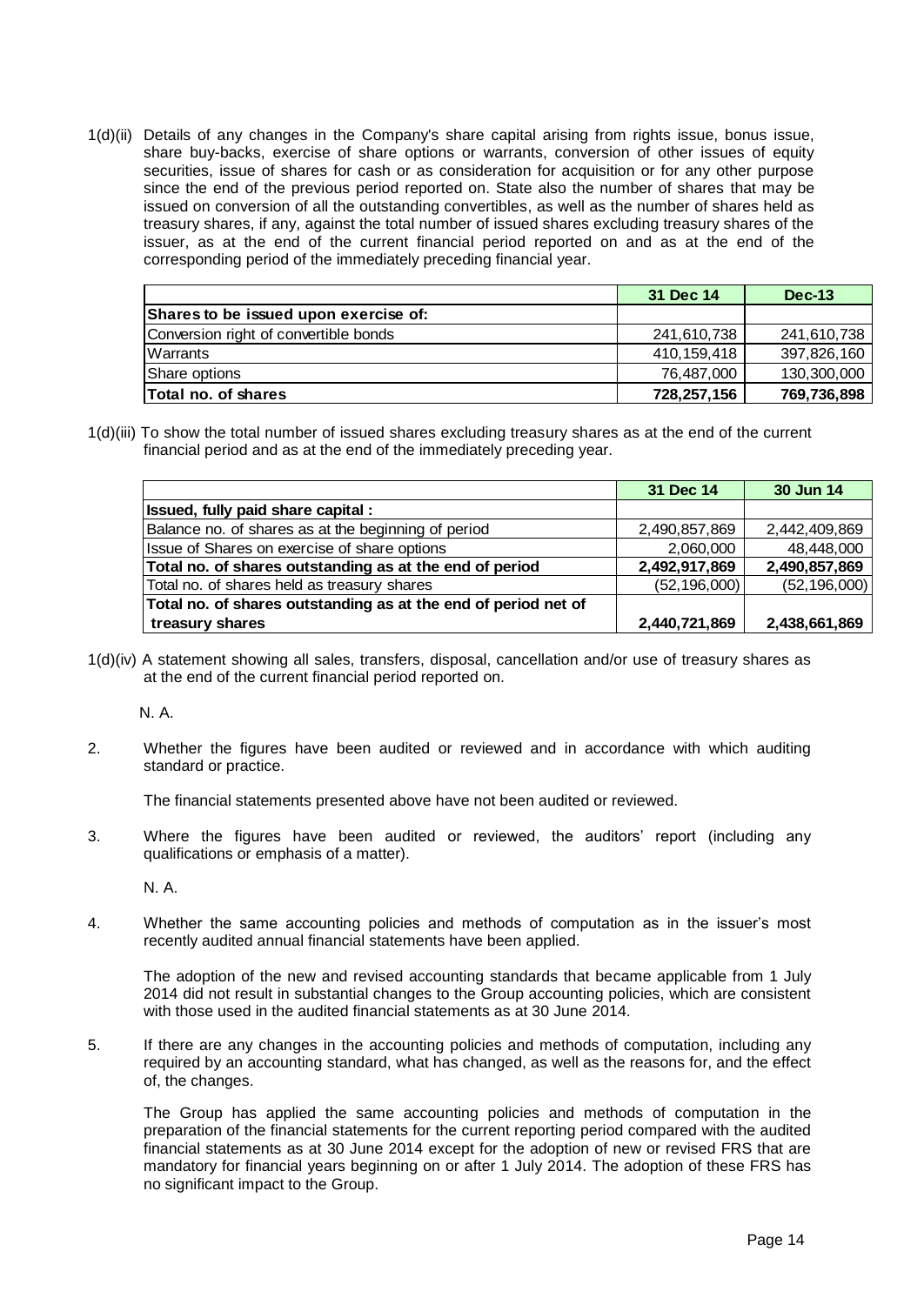6. Earnings per ordinary share of the Group for the current financial period reported and for the corresponding period of the immediately preceding financial year, after deducting any provision for preference dividends.

#### **Reported earnings per ordinary share**

|                                                | <b>Group</b>  |                         |                           |               |  |  |  |  |  |
|------------------------------------------------|---------------|-------------------------|---------------------------|---------------|--|--|--|--|--|
| <b>Reported EPS</b>                            |               | <b>Six Months Ended</b> | <b>Three Months Ended</b> |               |  |  |  |  |  |
|                                                | 31 Dec 14     | 31 Dec 13               | 31 Dec 14                 | 31 Dec 13     |  |  |  |  |  |
| (a) Based on weighted average no. of           |               |                         |                           |               |  |  |  |  |  |
| shares (cents/share)                           | 6.33          | 7.15                    | 4.69                      | 5.44          |  |  |  |  |  |
|                                                |               |                         |                           |               |  |  |  |  |  |
| (b) Based on fully diluted basis (cents/share) | 5.99          | 7.15                    | 4.48                      | 5.44          |  |  |  |  |  |
| Weighted average no. of shares applicable      |               |                         |                           |               |  |  |  |  |  |
| to basic earnings per share                    | 2,440,270,619 | 2,390,213,869           | 2,440,721,869             | 2,390,213,869 |  |  |  |  |  |
| Weighted average no. of shares based on        |               |                         |                           |               |  |  |  |  |  |
| fully diluted basis                            | 2,580,920,241 | 2,390,213,869           | 2,555,256,575             | 2,390,213,869 |  |  |  |  |  |

- 7. Net asset value (for the Issuer and Group) per ordinary share based on the total number of issued shares of the issuer at the end of the:
	- (a) current financial period reported on; and<br>(b) immediately preceding financial year.
	- immediately preceding financial year.

|                                                                                                      |           | Group     | Company   |           |  |
|------------------------------------------------------------------------------------------------------|-----------|-----------|-----------|-----------|--|
|                                                                                                      | As at     | As at     | As at     | As at     |  |
| (In cents per share)                                                                                 | 31 Dec 14 | 30 Jun 14 | 31 Dec 14 | 30 Jun 14 |  |
| Net asset value (NAV) per ordinary share<br>based on issued share capital as at end of<br>the period | 167.17    | 168.62    | 136.58    | 130.75    |  |

- 8. A review of the performance of the Group, to the extent necessary for a reasonable understanding of the Group's business. It must include a discussion of the following:
	- (a) any significant factors that affected the turnover, costs, and earnings of the Group for the current financial period reported on, including (where applicable) seasonal or cyclical factors; and
	- (b) any material factors that affected the cash flow, working capital, assets or liabilities of the Group during the current financial period reported on.

Please refer to the Management's Discussion and Analysis (lodged on SGXNET along with the Financial Results statement) for a review of financial and operational performance.

9. Where a forecast, or a prospect statement, has been previously disclosed to shareholders, any variance between it and the actual results.

There was no forecast made by the Company.

10. A commentary at the date of the announcement of the significant trends and competitive conditions of the industry in which the Group operates and any known factors or events that may affect the Group in the next reporting period and the next 12 months.

Please refer to the Management's Discussion and Analysis (lodged on SGXNET along with the Financial Results statement) for a review of financial and operational performance.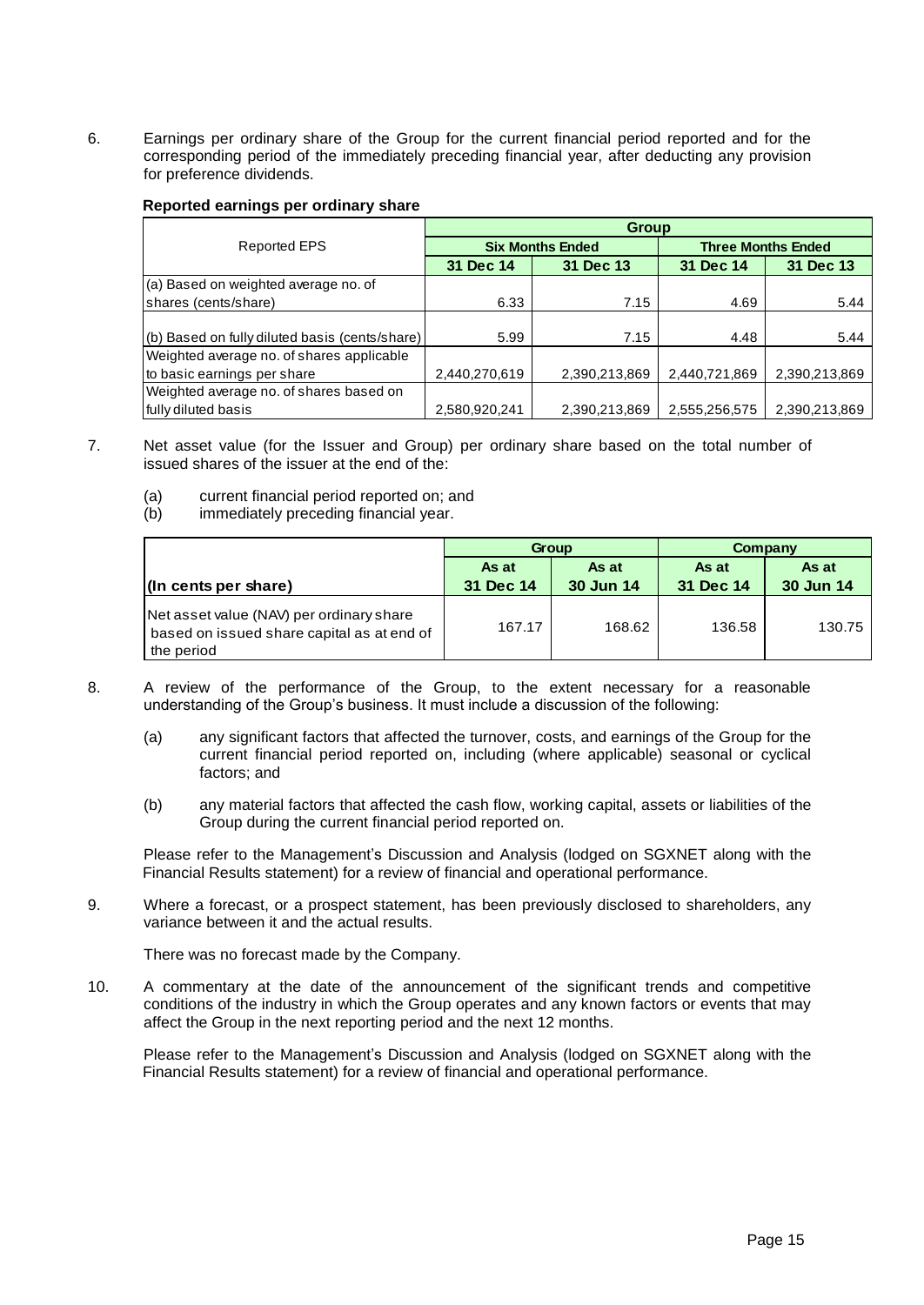- 11. Dividend
	- (a) Current Financial Period Reported on 31 December 2014.

Any dividend recommended for the current financial period reported on?

NIL

(b) Corresponding Period of the immediately preceding Financial Year.

Any dividend declared for the corresponding period of the immediately preceding financial year?

NIL

(c) Whether the dividend is before tax, net of tax or tax exempt. If before tax or net of tax, state the tax rate and the country where the dividend is derived. (If the dividend is not taxable in the hands of shareholders, this must be stated).

N.A.

(d) Date payable

N.A.

(e) Books closure date

N.A.

12. If no dividend has been declared/recommended, a statement to that effect.

N.A.

13. If the Group has obtained a general mandate from shareholders for IPTs, the aggregate value of such transactions as required under Rule 920(1)(a)(ii). If no IPT mandate has been obtained, a statement to that effect.

The Company has not obtained a general mandate from shareholders for Interested Person Transactions.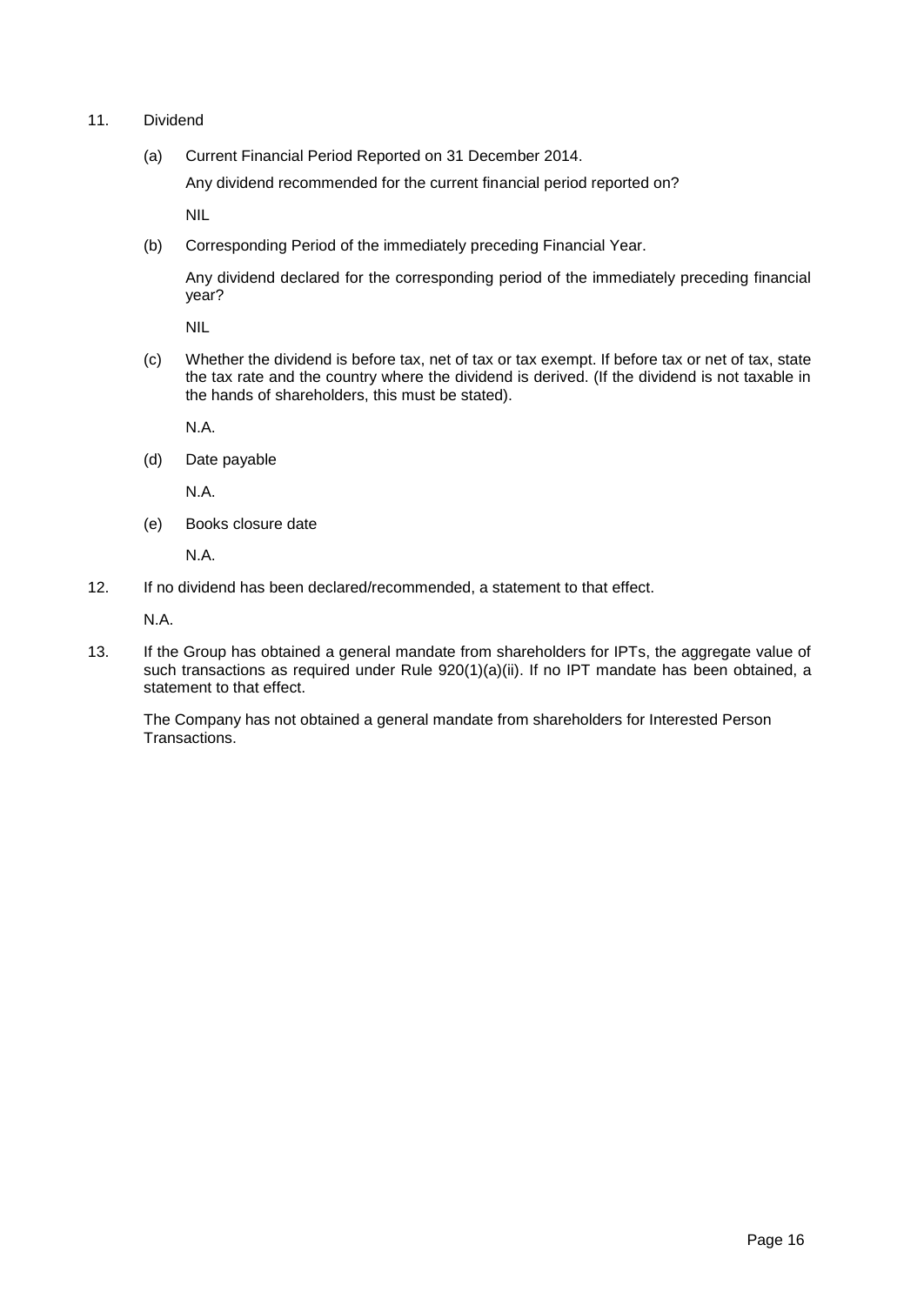# **Appendix A: Profit & Loss Statement in prior year's format**

|                                                                                 | Group       |                         |         |                           |             |         |  |  |  |  |
|---------------------------------------------------------------------------------|-------------|-------------------------|---------|---------------------------|-------------|---------|--|--|--|--|
| (in S\$'000)                                                                    |             | <b>Six Months Ended</b> |         | <b>Three Months Ended</b> |             |         |  |  |  |  |
|                                                                                 | 31 Dec 14   | 31 Dec 13               | %change | 31 Dec 14                 | 31 Dec 13   | %change |  |  |  |  |
| Sale of goods & services                                                        | 9,178,009   | 8,827,777               | 4.0     | 4,879,377                 | 4,506,742   | 8.3     |  |  |  |  |
| Other Income <sup>#</sup>                                                       | 20,492      | 15,083                  | 35.9    | 14,945                    | 13,927      | 7.3     |  |  |  |  |
| Cost of sales                                                                   | (8,052,300) | (7,892,532)             | 2.0     | (4, 188, 697)             | (4,005,621) | 4.6     |  |  |  |  |
| Other expenses <sup>#</sup>                                                     | (612, 743)  | (378, 544)              | 61.9    | (405, 467)                | (187, 380)  | 116.4   |  |  |  |  |
| Net loss from changes in fair value<br>of biological assets                     | (27, 891)   | (12,049)                | 131.5   | (11, 972)                 | (15, 373)   | (22.1)  |  |  |  |  |
| Share of results from jointly controlled<br>entities and associates             | (2,958)     | 5,085                   | n.m.    | (4,940)                   | 3,648       | n.m.    |  |  |  |  |
| Earnings before Interest, Tax,<br><b>Depreciation and Amortisation (EBITDA)</b> | 502,609     | 564,820                 | (11.0)  | 283,246                   | 315,943     | (10.3)  |  |  |  |  |
| Exceptional items*                                                              | 25,701      | 5,918                   | n.m.    | 13,556                    | 5,918       | n.m.    |  |  |  |  |
| Depreciation & Amortisation <sup>#</sup>                                        | (104, 873)  | (110, 614)              | (5.2)   | (45, 220)                 | (49, 834)   | (9.3)   |  |  |  |  |
| Finance income                                                                  | 15,080      | 11,772                  | 28.1    | 12,764                    | 8,722       | 46.3    |  |  |  |  |
| Finance costs                                                                   | (243, 993)  | (271, 026)              | (10.0)  | (117, 607)                | (130, 919)  | (10.2)  |  |  |  |  |
| <b>Profit Before Tax</b>                                                        | 194,524     | 200,870                 | (3.2)   | 146,739                   | 149,830     | (2.1)   |  |  |  |  |
| Taxation <sup>#</sup>                                                           | (32,026)    | (27, 367)               | 17.0    | (26, 161)                 | (19, 586)   | 33.6    |  |  |  |  |
| Profit for the period                                                           | 162,498     | 173,503                 | (6.3)   | 120,578                   | 130,244     | (7.4)   |  |  |  |  |
| Attributable to:                                                                |             |                         |         |                           |             |         |  |  |  |  |
| Owners of the Company                                                           | 163,034     | 180,522                 | (9.7)   | 118,744                   | 134,890     | (12.0)  |  |  |  |  |
| Non-controlling interests                                                       | (536)       | (7,019)                 | (92.4)  | 1,834                     | (4,646)     | n.m.    |  |  |  |  |
|                                                                                 | 162,498     | 173,503                 | (6.3)   | 120,578                   | 130,244     | (7.4)   |  |  |  |  |

**\*** For breakdown of Exceptional items, refer to the Management's Discussion and Analysis (lodged on SGXNET along with the Financial Results statement)

# Excluding exceptional items